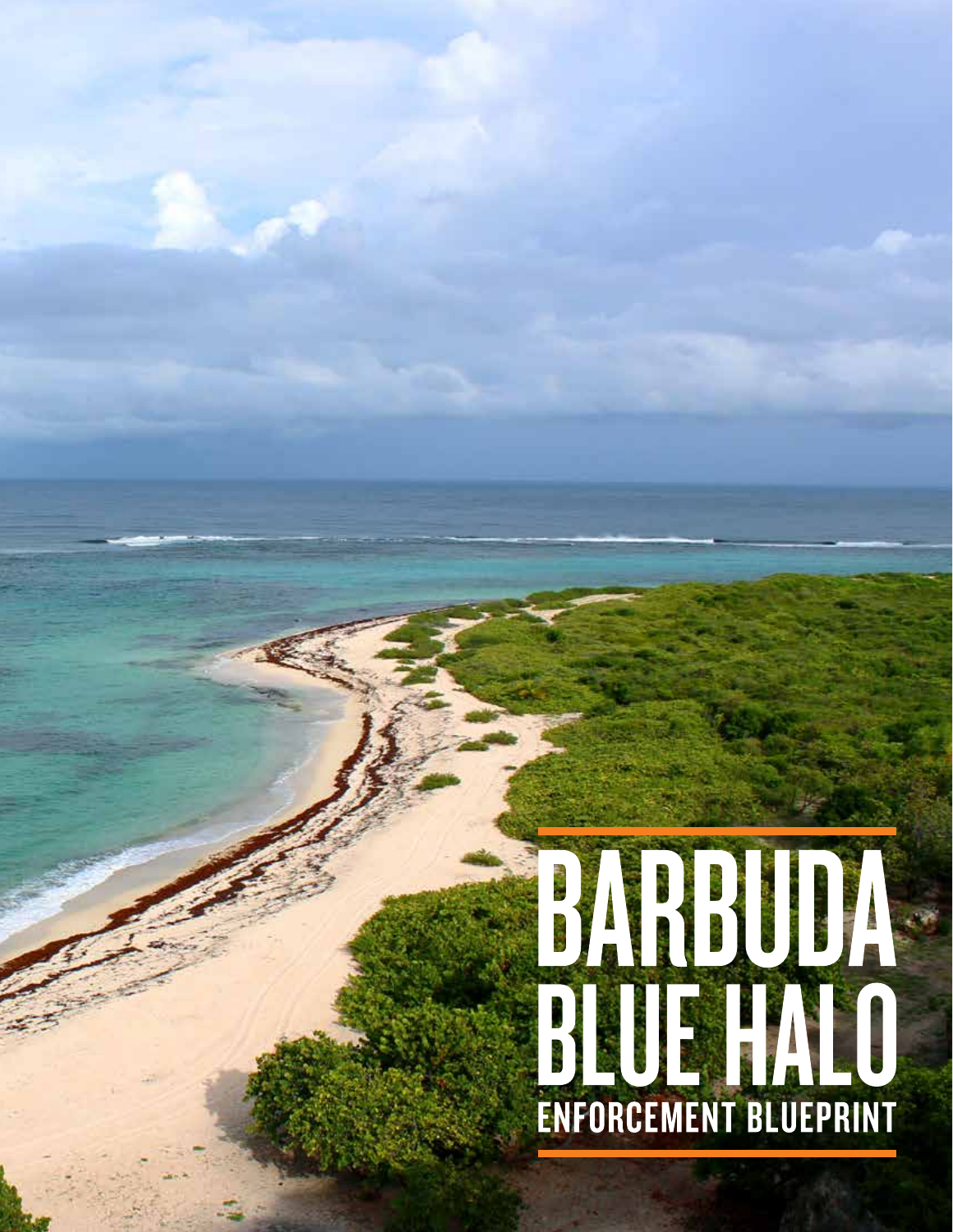### <sup>2</sup> ASSESSMENT METHODOLOGY

This assessment represents the work of a multi-national team and was carried out in Barbuda over a 1-week period in November 2014. Research methods were developed and applied by WildAid in cooperation with the Waitt Institute. Interviews were carried out with the following actors: Barbuda Council, Codrington Lagoon National Park, Fisheries, the Police, Coast Guard, Port Authority and the National Park Authority. The ELI publication "Sustainable Fisheries & Coastal Zoning in Barbuda: Legal & Institutional Assessment of Authorities & Approaches" proved extremely helpful. We are especially thankful for the support of Ayana Johnson, Stephanie Roach and Andy Estep.

### INVESTIGATIVE LEAD & REPORT WRITING

Marcel Bigue, Marine Program Director Oswaldo Rosero, Marine Operations Officer

### COLLABORATORS

*The Waitt Institute* Ayana Johnson, Executive Director Stephanie Roach, Program Manager

### GRAPHIC DESIGNER

Hugo Ugaz

### ABOUT WILDAID

WildAid's mission is to end the illegal wildlife trade in our lifetimes by reducing demand through public awareness campaigns and providing comprehensive marine protection. We have successfully developed a comprehensive marine enforcement model that strengthens the key elements of the law enforcement chain: surveillance, interdiction, prosecution, and sanction in several MPAs throughout the developing world. We work with governments in the design of strategic control and vigilance strategies that use the power of technology to increase efficacy while lowering patrolling costs. Given weak judicial systems, we also work with partners to develop innovative fining mechanisms that ensure compliance.

*www.wildaid.org*

### ACRONYMS

| BC           | Barbuda Council                            |
|--------------|--------------------------------------------|
| CG           | Coast Guard                                |
| <b>CLNP</b>  | Codrington Lagoon National Park            |
| <b>CAPEX</b> | Capital Expenses                           |
| C&V          | Control and Vigilance                      |
| <b>HP</b>    | Horse Power                                |
| <b>MPA</b>   | Marine Protected Area                      |
| NM           | Nautical Miles                             |
| NGO          | Non Governmental Organization              |
| <b>NPA</b>   | National Port Authority                    |
| NTZ          | No-take Zone                               |
| <b>IMO</b>   | <b>International Maritime Organization</b> |
| OEM          | Original Equipment Manufacturer            |
| <b>OPEX</b>  | <b>Operating Expenses</b>                  |
| SOP          | <b>Standard Operating Protocols</b>        |
| VHF          | Very High Frequency                        |



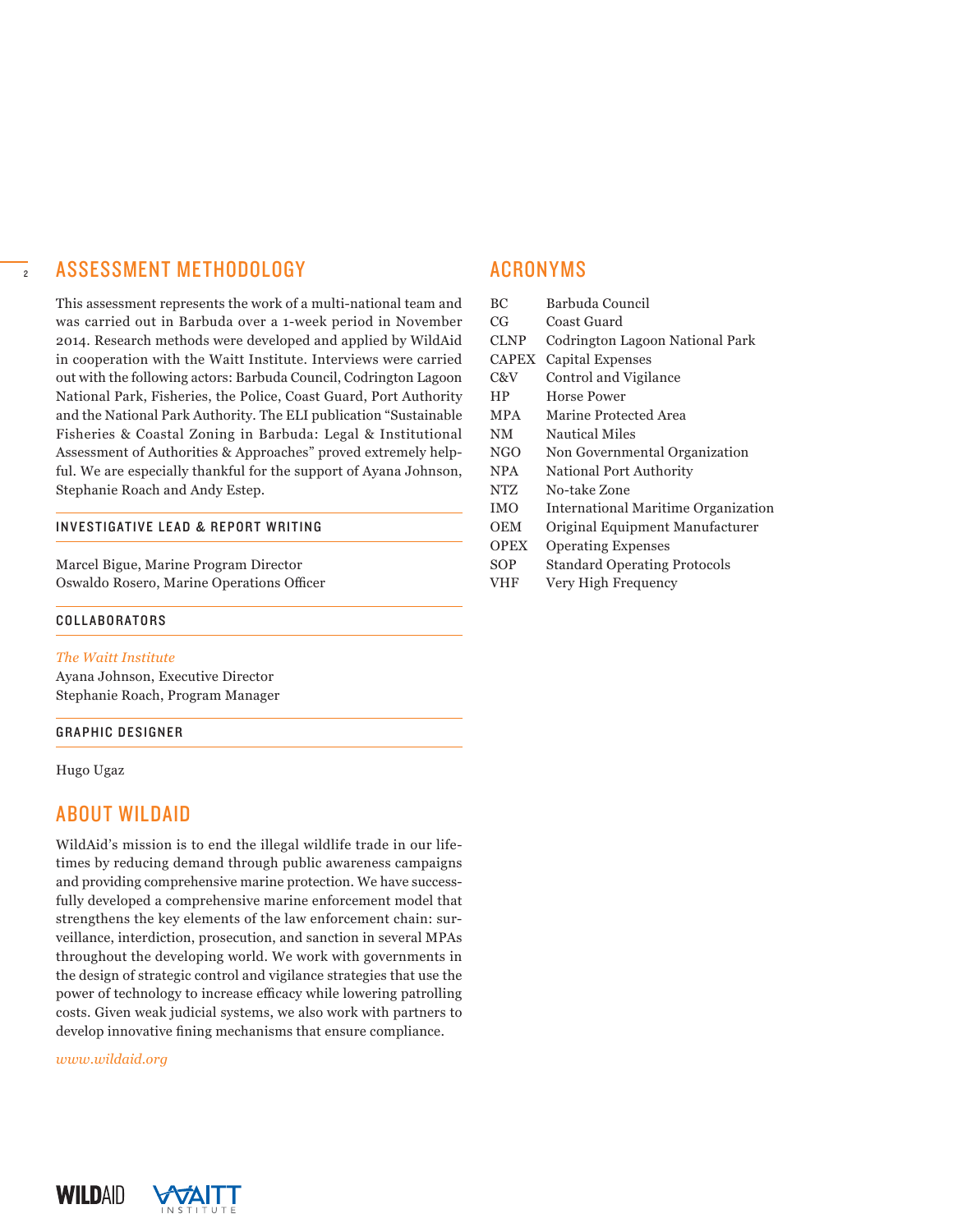# TABLE OF CONTENTS

| 04              | <b>EXECUTIVE SUMMARY</b>                                                       |
|-----------------|--------------------------------------------------------------------------------|
| 06              | <b>ASSESSMENT OBJECTIVE</b>                                                    |
| $\overline{0}6$ | <b>CONTEXT ANALYSIS</b>                                                        |
| 06              | Barbuda Blue Halo Initiative                                                   |
| 07              | <b>Summary of Relevant Enforcement Actors &amp;</b><br><b>Current Capacity</b> |
| 08              | <b>RELEVANT SITE INFORMATION</b>                                               |
| 08              | <b>Geographical Description</b>                                                |
| 08              | <b>Coastal Zonification</b>                                                    |
| 08              | <b>Fishing Sector Characteristics</b>                                          |
| 08              | Infrastructure and Services                                                    |
| 09              | <b>Threats</b>                                                                 |
| 10              | <b>CONTROL AND VIGILANCE</b><br><b>SYSTEM DESIGN</b>                           |
| 10              | <b>Preface to Design</b>                                                       |
| 10              | <b>Control and Vigilance System Design Summary</b>                             |
|                 |                                                                                |

- SURVEILLANCE
- Vigilance Post Location and Surveillance Coverage
- Vessels and Moorings
- Staffing & Training &Vigilance and Safety Equipment
- Outreach & Education
- Visual Detection System for Barbuda Vessels
- Control Center at Fisheries and VHF Radio Network Upgrade
- Considerations for Fisheries Enforcement Strategy
- Inter-institutional Agreements and SOPs

| 17 | <b>INTERDICTION</b>                                |
|----|----------------------------------------------------|
| 17 | <b>SOPs</b>                                        |
|    |                                                    |
| 18 | <b>PROSECUTION &amp; SANCTION</b>                  |
| 18 | Database with Violator Information                 |
|    |                                                    |
| 20 | <b>ANNEXES</b>                                     |
| 20 | Cash Flow Summary by Agency                        |
| 22 | Surveillance System Capital Expenses (CAPEX)       |
| 24 | <b>Itemized Cash Flow by Agency</b>                |
| 26 | <b>Staffing &amp; Training</b>                     |
| 27 | <b>Fuel Consumption</b>                            |
| 28 | <b>Critical Spare Parts &amp; Safety Equipment</b> |
| 30 | <b>VHF Radio Specifications</b>                    |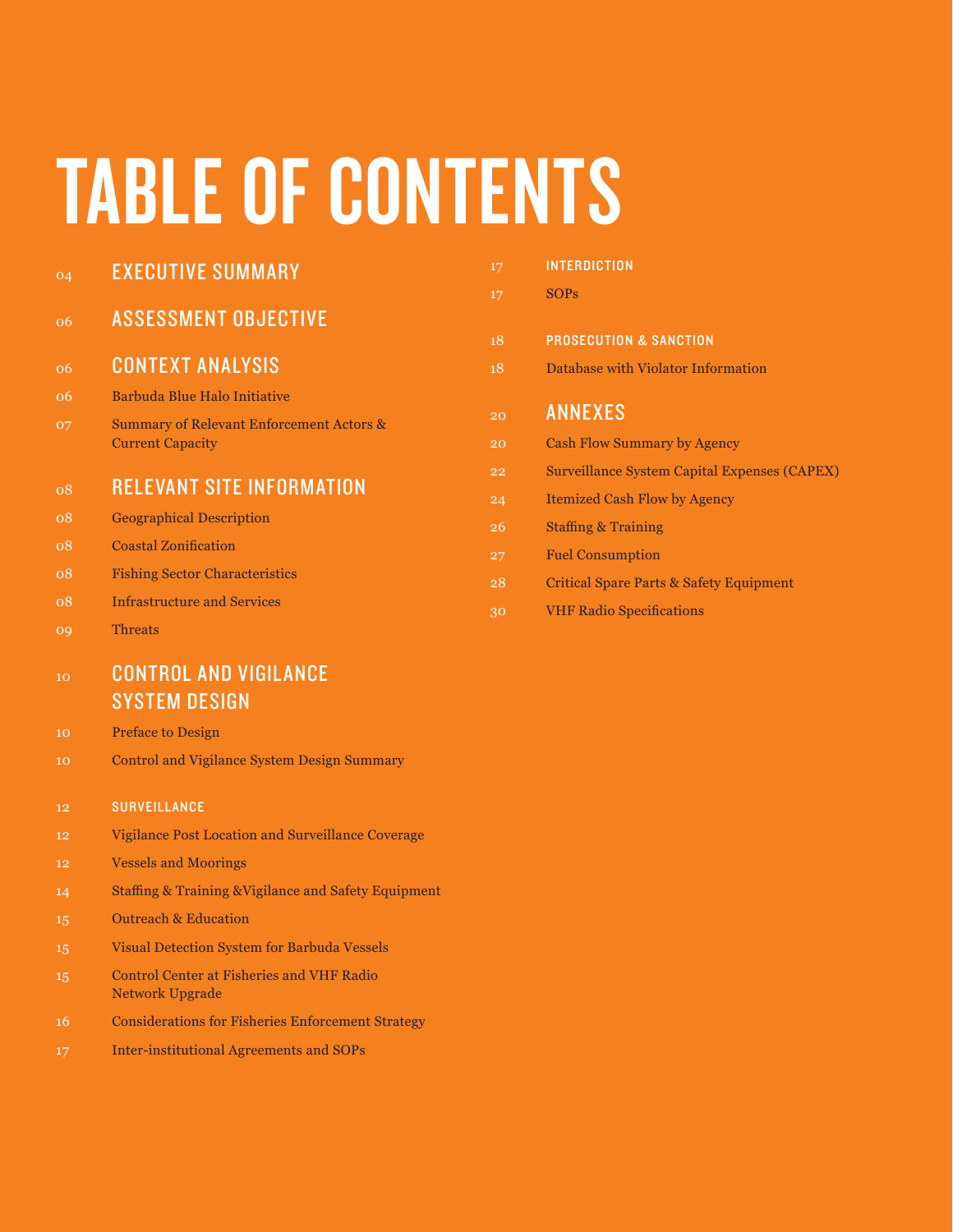# EXECUTIVE SUMMARY

4

The Barbuda Blue Halo Initiative (BBHI) aims to develop sustainable ocean policy and local management capacity for the enforcement of fishery regulations within the Codrington Lagoon National Park (CLNP) and throughout Barbuda's near shore jurisdictional waters (3NM). The BBHI represents a collaborative effort among the Barbuda Council, the Government of Antigua & Barbuda, and the Waitt Institute. Already, the BBHI has made considerable progress in the design of a management system that builds on the existing legal framework and that is grounded in community consultations. Key ecological assessments, habitat mapping and legal analysis have enabled the drafting and approval of new regulations supporting a comprehensive coastal zoning system. The BBHI has also mapped out the national legal framework and created a strong foundation for an effective regulatory system, and is working to raise the dollar value of fines, and establish a special fund for revenue generation and the compounding of infractions: all critical elements for success. Barbuda waters include important habitats of coral reef systems, sea grass, mangroves, nesting beaches; and offer spawning and aggregation sites for a number of fish species and breeding areas for seabirds among other species. Given the decline in fisheries, the Barbuda Council desires to establish a marine law enforcement program to reverse trends and protect its near shore territorial waters (3NM).

We are confident that the enforcement program designed for Barbuda is practical, affordable and feasible to implement over a three-year timeframe. While it is the responsibility of each agency to implement activities according to their respective timelines, it would behoove them to develop their programs in tandem given their

similar stage in development and the synergies afforded through cooperation. As illustrated in Figure 01, the final enforcement system design provides strategic coverage of key fishing areas, sanctuaries and access ways. The strategy combines the use of vigilance posts, a robust VHF marine radio network with the strategic placement of buoys, and patrol vessels to provide a constant presence and fast response

capacity throughout Barbuda's near shore waters. All capital expenses (CAPEX) and operating expenses (OPEX) decisions were made in consideration of a highly limited budget. More importantly, we have defined a blueprint of critical steps for the capacity building and professionalization of the officers, who truly are the core component of the Barbuda enforcement program.

| <b>CAPITAL EXPENSES (US\$)</b>                        | <b>CLNP</b>        | <b>FISHERIES</b> |
|-------------------------------------------------------|--------------------|------------------|
| Outlook Posts & Shelters/Offices                      | \$0                | \$41,000         |
| Electrical Works, Protection, Emergency Supply        | \$0                | \$7,700          |
| Civil Works                                           | \$0                | \$2,000          |
| Telecommunications                                    | \$4,770            | \$5,890          |
| Maritime Surveillance Display & Control System        | \$3,000            | \$3,000          |
| Mooring Buoy System (for boats of up to 45 ft length) | \$13,350           | \$28,950         |
| <b>BOATS &amp; ACCESSORIES</b>                        |                    |                  |
| 28" Fiber Glass boat w/Canopy and command panel/seat  | \$0                | \$24,500         |
| Accessories                                           | \$700              | \$29,300         |
| <b>SUBTOTAL</b>                                       | \$21,820           | \$142,340        |
| ANNUAL OPERATING EXPENSES (US\$)                      | <b>CLNP</b>        | <b>FISHERIES</b> |
| Maintenance and Repair                                | \$0                | \$0              |
| Expendables for Boats (spare parts for motors)        | \$12,758           | \$18,167         |
| Staffing                                              | \$119,500          | \$213,500        |
| Fuel                                                  | \$17,529           | \$32,866         |
| Utilities (electricity, telephone)                    | \$1,000<br>\$2,000 |                  |
| Stationary, copies, office supplies                   | \$1,000<br>\$500   |                  |
| Insurance (1.5% assets value)                         | \$607              | \$4,222          |
| <b>SUBTOTAL</b>                                       | \$151,894          | \$271,756        |
| <b>TOTAL</b>                                          | \$173,714          | \$414,096        |

*Table No. 01. Summary Enforcement Budget*



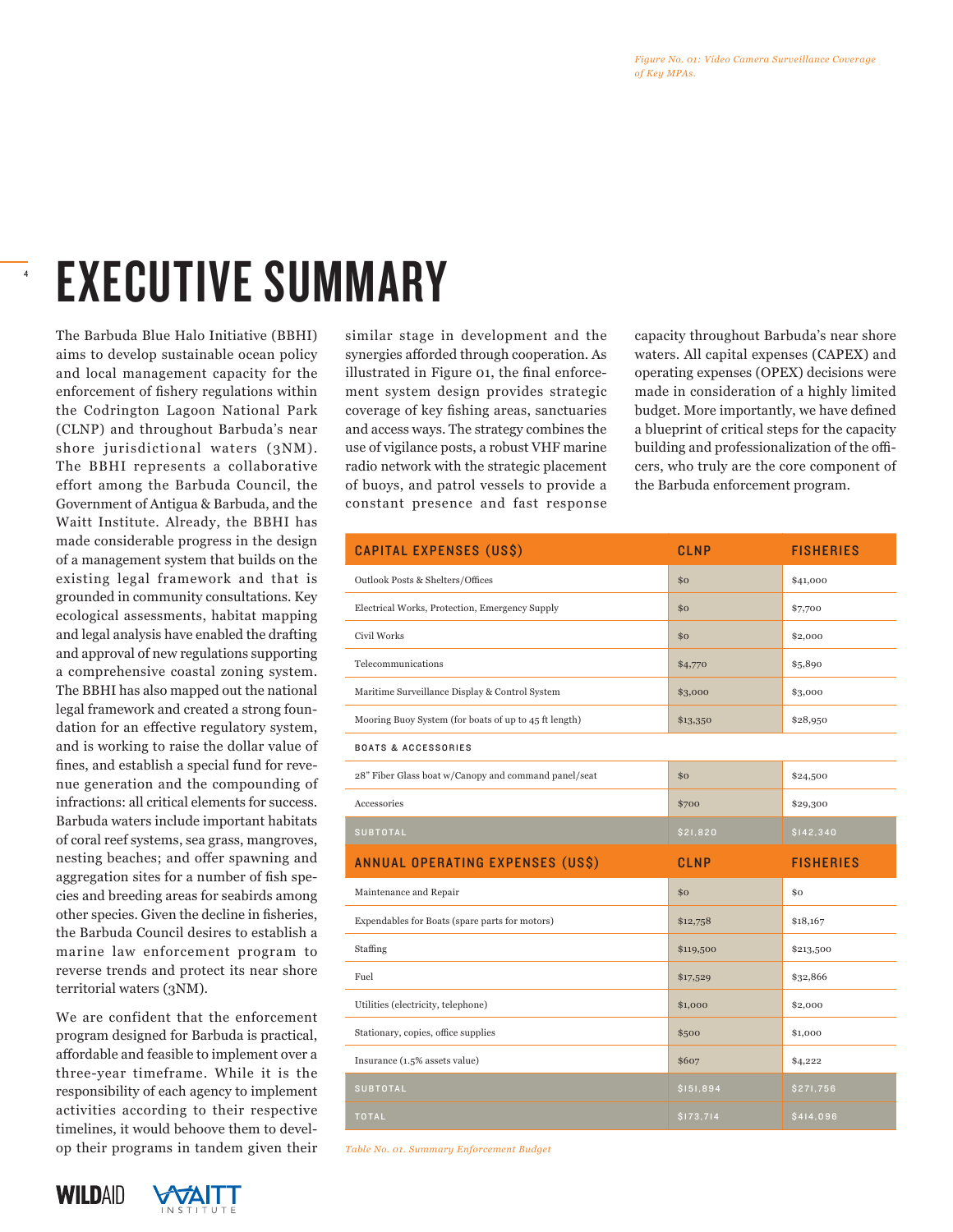### BARBUDA SURVEILLANCE **COVERAGE**

- MARINE SANCTUARIES
- VIGILANCE POST
- $\bullet$  MOORING SITES
- SURVEILLANCE COVERAGE
- 3NM COASTAL ZONE
- O URBAN AREA CODRINGTON

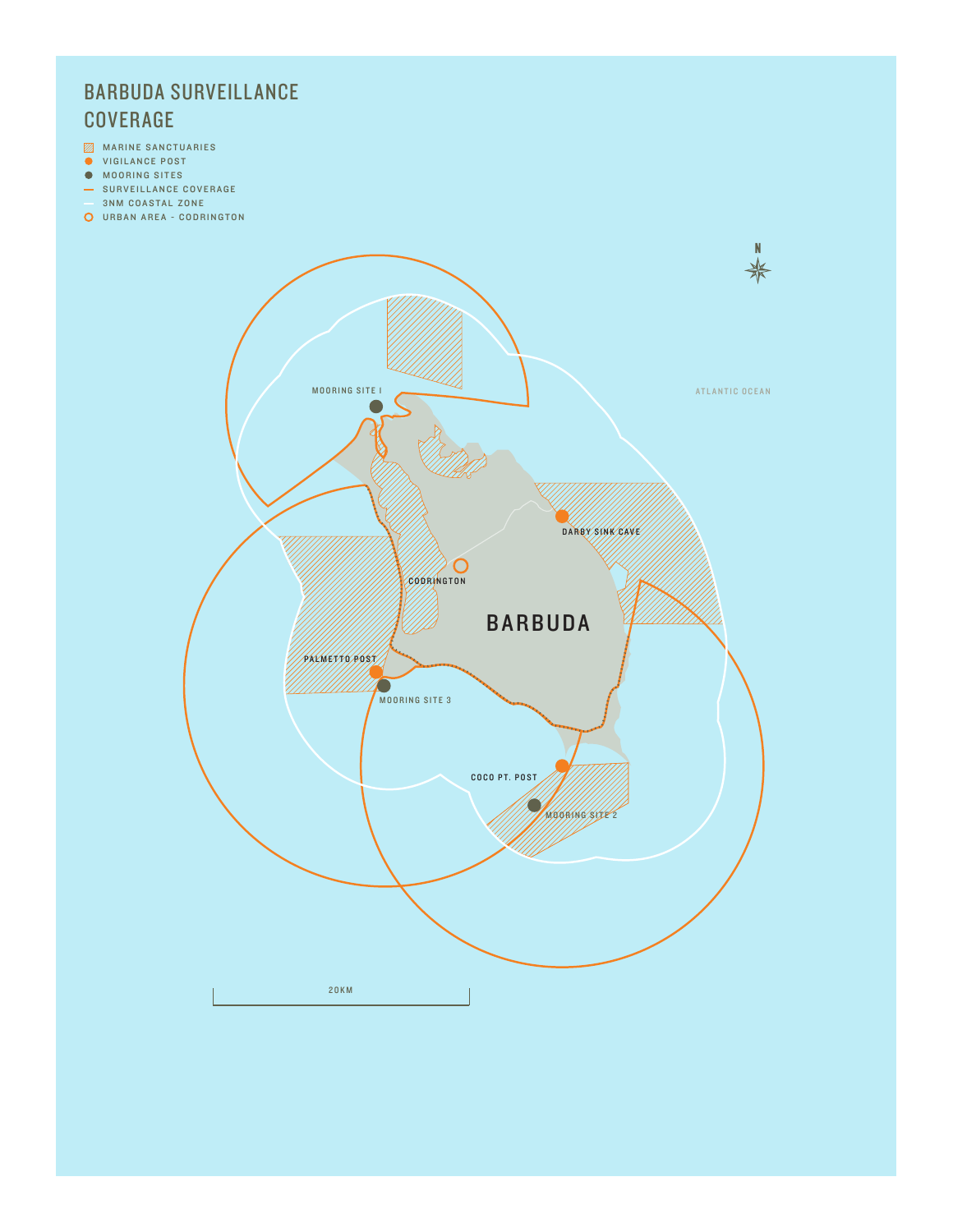# ASSESSMENT OBJECTIVES

The main objective of this assessment is to design a cost effective control and vigilance system for Barbuda, placing special emphasis on protecting no-take zones and fisheries. The specific objectives are:

- 1. Develop a practical control and vigilance strategy for Barbuda based on interviews of local enforcement actors, fishers, the analysis of existing management strategies and a comprehensive site visit.
- 2. Prioritize a series of recommendations to optimize patrol strategies/costs as well as increase detection and interdiction efficacy. The final report will include a surveillance system design including potential technologies, vigilance post locations, vessels, human resource requirements, and overall cost estimate (initial CAPEX and OPEX over a five year period.)

### **METHODOLOGY**

WildAid focuses on the law enforcement chain, that encompasses the activities of detection, interdiction, prosecution and the fining of lawbreakers. An effective law enforcement system should

# CONTEXT ANALYSIS

### BARBUDA BLUE HALO INITIATIVE

The Barbuda Blue Halo Initiative (BBHI) aims to develop sustainable ocean policy and local management capacity for the enforcement of key fishery regulations within the Codrington Lagoon and throughout Barbuda's near shore jurisdictional waters (3NM). The BBHI represents a collaborative effort among the Barbuda Council, the Government of Antigua & Barbuda, and the Waitt Institute. Already, the BBHI has made considerable progress in the design of a management system that builds on the existing legal framework and that is grounded in community consultations. Key ecological assessments, habitat mapping and legal analysis has enabled the drafting and approval of new regulations supporting a comprehensive coastal zoning system. The BBHI has also mapped out the national legal framework and created a strong foundation for an effective regulatory system, and is working to raise the dollar value of fines, and establish a special fund for revenue generation and the compounding of infractions: all critical elements for success.

dissuade potential lawbreakers from committing illegal activities as the consequences/risks associated with apprehension outweigh economic gain. The law enforcement chain requires that each link function in an effective manner and no one link is more important than the other. Also critical, yet not part of the enforcement chain, is the vital role, that outreach and the education of stakeholders plays in MPA acceptance and compliance.





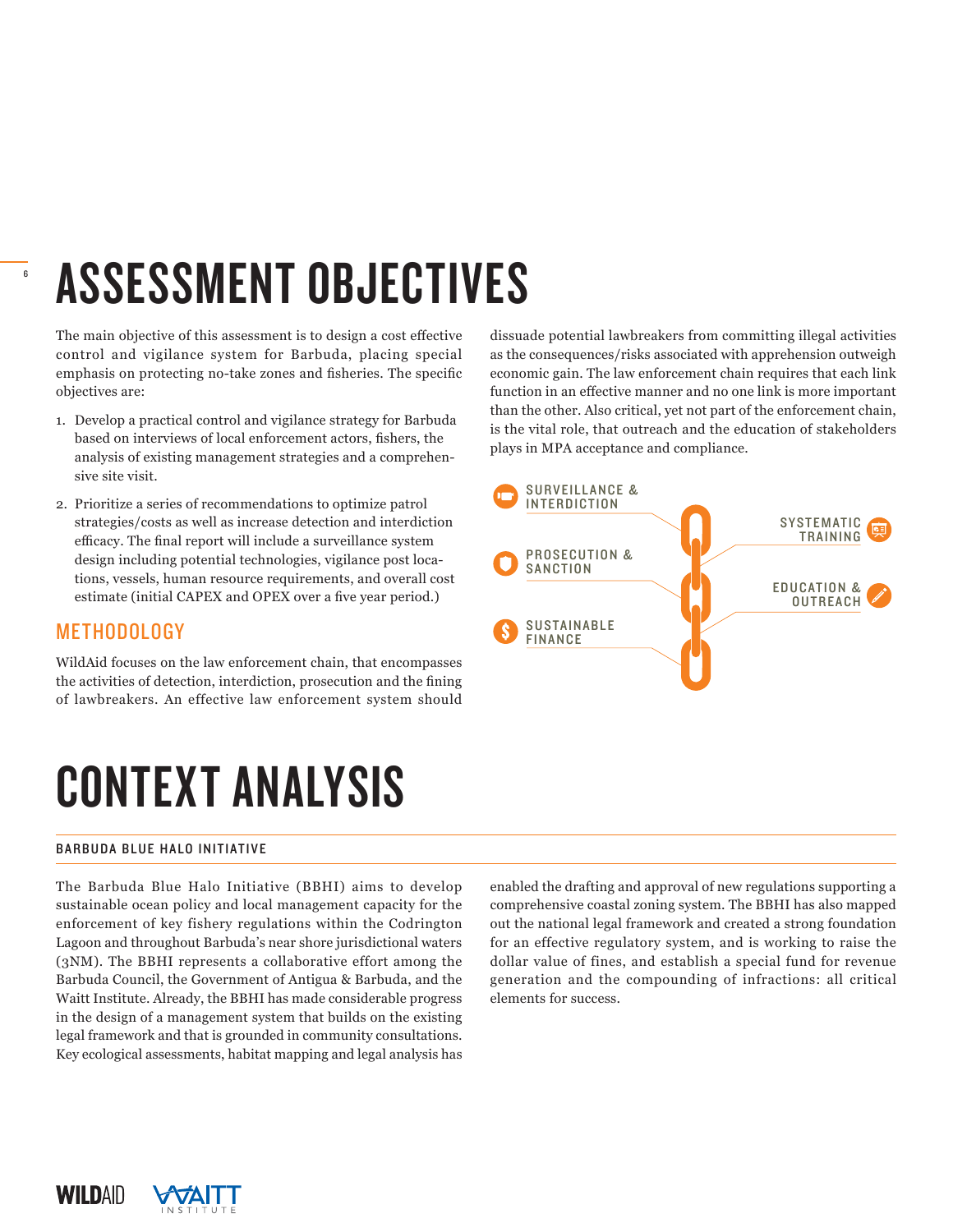### SUMMARY OF RELEVANT ENFORCEMENT ACTORS & CURRENT CAPACITY

| <b>GOVERNMENT</b><br><b>AGENCY</b>                     | <b>COMPETENCY</b>                                                                                                                                                                                                                                                                                                                                                                                                                                                                           | <b>PHYSICAL</b><br><b>PRESENCE</b>                                                                                                                                                                                                                                                                                                                                                                                                                                                                                                                          | <b>SCOPE OF ACTIVITIES</b>                                                                                                                                                                                                                                                                                                | <b>BUDGET,</b><br><b>PERSONNEL &amp;</b><br><b>INFRASTRUCTURE</b>                                                                                                                                                                                                                                                                                     | <b>OBSERVATIONS</b>                                                                                                                                                                                                                                                                                                                                                                 |
|--------------------------------------------------------|---------------------------------------------------------------------------------------------------------------------------------------------------------------------------------------------------------------------------------------------------------------------------------------------------------------------------------------------------------------------------------------------------------------------------------------------------------------------------------------------|-------------------------------------------------------------------------------------------------------------------------------------------------------------------------------------------------------------------------------------------------------------------------------------------------------------------------------------------------------------------------------------------------------------------------------------------------------------------------------------------------------------------------------------------------------------|---------------------------------------------------------------------------------------------------------------------------------------------------------------------------------------------------------------------------------------------------------------------------------------------------------------------------|-------------------------------------------------------------------------------------------------------------------------------------------------------------------------------------------------------------------------------------------------------------------------------------------------------------------------------------------------------|-------------------------------------------------------------------------------------------------------------------------------------------------------------------------------------------------------------------------------------------------------------------------------------------------------------------------------------------------------------------------------------|
| Barbuda Council (BC)                                   | Codrington<br>Administers and regulates<br>Local authority that manages<br>agriculture, fisheries, public<br>day-to-day internal affairs<br>of Barbuda in conformity with<br>health, public utilities and<br>Cabinet directives. Jurisdiction:<br>roads. Also raises and collects<br>revenue. The Fisheries Act of<br>Shore to 3NM.<br>2006 provides for management<br>by local authorities. In addition,<br>the National Parks Authority<br>delegates management of the<br>CLNP to the BC. |                                                                                                                                                                                                                                                                                                                                                                                                                                                                                                                                                             | 11 member council: (National<br>House of Representatives,<br>national senator from Barbuda<br>and 9 elected members) /<br>70-90% of Island residents<br>employed via the BC.                                                                                                                                              | The Barbuda Council should<br>retain an employee/staff to<br>follow up on Council meeting<br>action items. In addition, the<br>BC should appoint a champion<br>for the cause to work both<br>locally and with Antigua<br>authorities.                                                                                                                 |                                                                                                                                                                                                                                                                                                                                                                                     |
| Coast Guard (CG)                                       | Anti - Narcotics/ Fishery<br>Enforcement / Immigration &<br>Customs / Deep Sea Search<br>and Rescue/ Officers bear firearms<br>and possess power of arrest.<br>Jurisdiction: Entire EEZ; shore to<br>200 NM.                                                                                                                                                                                                                                                                                | Antigua<br>Daily patrols and multi<br>No fixed annual budget (depend<br>objective missions that include<br>on Dept. of Defense)/ 62 officers<br>drug enforcement, maritime<br>/ 24 hour operating capacity /<br>law enforcement, immigration,<br>Two 35 ft. Safeboats with twin<br>and fisheries.<br>300HP /2 additional 33 ft.<br>vessels are being acquired /<br>private VHF marine network /<br>no coastal radar equipment / no<br>formal training program nor<br><b>Standard Operating Procedures</b><br>(SOPs). There is no CG presence<br>in Barbuda. |                                                                                                                                                                                                                                                                                                                           | Coastguard currently limits<br>operations to 12NM given type<br>of vessels. Patrol priorities are<br>for anti-narcotics to the South.<br>There is interest to collaborate<br>with Fisheries and a historical<br>average of 15 fishing violations<br>per year. Lack of consolidated<br>vessel registry limits CG ability<br>for vessel identification. |                                                                                                                                                                                                                                                                                                                                                                                     |
| Police                                                 | Enforce law, protect property<br>and limit civil disorder. Officers<br>bear firearms and possess<br>power of arrest.                                                                                                                                                                                                                                                                                                                                                                        | Codrington                                                                                                                                                                                                                                                                                                                                                                                                                                                                                                                                                  | Daily patrols and occasional<br>collaboration with Fisheries &<br>the Codrington Lagoon National<br>Park Authority for interdictions.                                                                                                                                                                                     | 19 officers / 1 vehicle /no vessels<br>/ private VHF radio network.                                                                                                                                                                                                                                                                                   | The Police force is staffed<br>with nationals as well<br>as 7 Dominicans. There is<br>sufficient staff.                                                                                                                                                                                                                                                                             |
| <b>Fisheries Authority</b>                             | Enforce fishery laws. Officers do<br>not bear firearms nor have power<br>of arrest. Jurisdiction: Shore to<br>3NM for Barbuda regulations and<br>entire EEZ for national laws.                                                                                                                                                                                                                                                                                                              | Codrington                                                                                                                                                                                                                                                                                                                                                                                                                                                                                                                                                  | Fisheries monitoring, fisher and<br>fishing vessel registry, provision<br>of compressed air and ice to<br>fishers. Revenue generation<br>from fisheries and services:<br>$$.40/lb.$ for conch / $$.75$ for<br>lobster / \$10 per 50 lbs. of ice &<br>\$7/tank. Vessel registration: 25<br>vessels x \$400-\$500 per year. | EC\$1M Budget / Excellent<br>facilities / 10 Fishery officers, 5<br>clerks, Department Head,<br>Senior Fisheries Officer, 7<br>cleaners, 8 security and 4 sea<br>wardens. No patrol vessel /VHF<br>marine network / No uniforms /<br>No formal induction course<br>nor SOPs.                                                                          | Fishery patrols according<br>to office hours (8:30AM -<br>4:30PM), however, majority<br>of fishing takes place at dusk/<br>dawn. Fishery data collected<br>not processed for management<br>purposes. Sufficient staff,<br>however, organization<br>reengineering required. Very<br>limited number of registered<br>infractions. No visible boat<br>registration license on vessels. |
| Codrington Lagoon<br>National Park<br>Authority (CLNP) | Fish and wildlife resources<br>enforcement. Officers do not bear<br>firearms nor possess power of<br>arrest. Jurisdiction: Within the<br>CLNP, which encompasses 3,600<br>HA. of wetlands and other areas,<br>and can support Fisheries staff in<br>areas outside CLNP.                                                                                                                                                                                                                     | Codrington                                                                                                                                                                                                                                                                                                                                                                                                                                                                                                                                                  | 1 patrol per week                                                                                                                                                                                                                                                                                                         | No budget / 4 staff / New office /<br>1 Toyota pickup / 25 foot patrol<br>vessel with two 40HP Yamaha<br>2-strokes / Fuel: 50 gallon per<br>week / Personal cellular phones<br>are used for communication / 2<br>VHF marine base radio not<br>installed & 3 binoculars / No<br>uniforms / No formal induction<br>course nor SOPs.                     | Park assets are in good<br>condition, however, few staff<br>and operating budget limits<br>coverage and enforcement.<br>Infractions by year: 2014 (0) /<br>2013(1)/2012(1)                                                                                                                                                                                                          |

*Table No. 02. Summary of Relevant Enforcement Actors and Current Capacity*

Upon completion of a brief analysis of the legal framework and interviews with key officers, it is clear that fisheries management will be the responsibility of both the Barbuda Fisheries and the CLNP. While the CG has the mandate to patrol Barbuda territorial waters, they have no physical presence in Barbuda and their budget limits patrols to Antigua. Both Fisheries and the CLNP have clear jurisdictions and competencies, however, given resource constraints, their effectiveness is limited. Currently, Fisheries possesses sufficient staff, but no patrol vessel while the CLNP possesses a patrol vessel, but is limited to weekly patrols and only has four staff. Neither agency possesses formal operating protocols,

uniforms nor formal training modules. Both agencies coordinate with the Police when necessary given their power of arrest and firearms; however, no formal inter-institutional agreements exist among the three agencies. Currently, most illegal activities either go undetected due to lack of presence of enforcement officers or simply because local laws are not enforced by the respective agency. The implementation of the new fisheries and park regulations will require a substantial investment in capacity building, institutionalization of processes, inter-institutional coordination, outreach and education and a fundamental cultural change.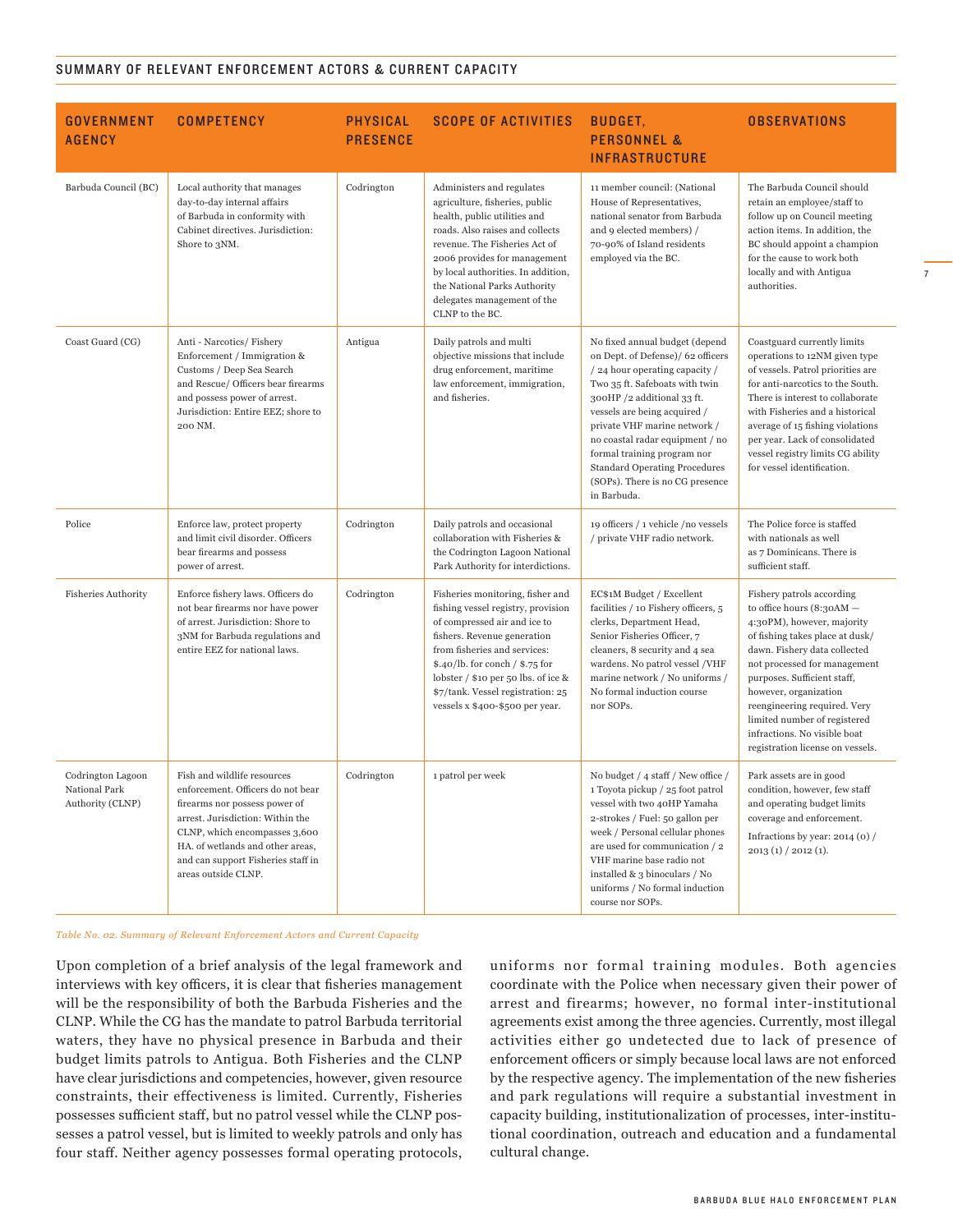# RELEVANT SITE INFORMATION FOR BARBUDA

### **BARBUDA LOCATION & SIZE**

Barbuda is located 23 NM north of Antigua and to the south are the islands of Montserrat and Guadeloupe at 29NM & 57NM, respectively. 59 NM to the west and northwest are Nevis, St. Kitts, St. Barts, and St. Martin. The total land area is 160.56 km², possesses little topographical variation and the highest point is 38 meters above sea level. The total marine area is 428 km².

### KEY MANAGEMENT AUTHORITY

The Barbuda Local Government Act, in harmony with the Fisheries Act of 2006 and the Shooting and Fishing By-Law of 1959, designates the Barbuda Council as the local fisheries management authority for near shore waters (3NM). While ultimately the BC is responsible for the implementation of the management plan, both

### LICENSED ACTIVITIES

• Local commercial fishing & vessel registration • Education and Research

### FISHER CHARACTERISTICS

- Most fishing is for local consumption, although there is a growing export of lobster and conch to Antigua as well as to Guadeloupe. Historically, local fishers targeted lobster, conch and roughly 20% target whitefish, however; recently two Barbuda exporters are driving fishing pressures to unsustainable levels. Limited catch data.
- 60 Barbuda fishers: 30-40 full-time and 20 recreational/ subsistence fishers distributed over 30 vessels of 20-30 ft. length with 40-100HP outboard motors. Roughly 10 fishers are recurring violators.
- 12 Antiguan vessels regularly fish in Barbuda: five 35-45 ft.

### COMMUNITY, ISLAND INFRASTRUCTURE AND EQUIPMENT:

• 1,800 residents. The Barbuda Council employs 90% of the Island, hence fishing is not a primary source of income.

Fisheries and the CLNP are responsible for the daily administration, enforcement, planning, and reporting on behalf of the BC.

### **ZONIFICATION**

| <b>ZONES</b>              | <b>USE CATEGORY</b>               |
|---------------------------|-----------------------------------|
| Marine Sanctuaries        | Permanently Closed to Fishing     |
| Anchoring / Mooring Zones |                                   |
| No Net Zones              | No use of nets                    |
| No-Net Reef Buffer        |                                   |
| Shipping                  | No fishing, swimming or anchoring |
|                           |                                   |

*Table No. 03. Zonification*

vessels with 100HP outboard motors with up to five divers per vessel. Antiguans use camps at the Northern and Southern areas of the Island and target parrotfish using up to 1,000 ft. gillnets. They also target lobster, conch and snapper. Some Antiguans receive ice and compressed air from locals.

- 2 vessels from Guadeloupe with 250-300HP outboard motors also encroach upon Barbuda.
- Target species: Parrotfish, Queen conch, lobster, snapper, sea turtles, grouper, among others.
- Fishing gear: Hand lines, spear guns, pots, rod and reel, harpoons and reef fishing with nets.
- Logistics: A cargo vessel services Island two days a week: Wednesday and Friday.



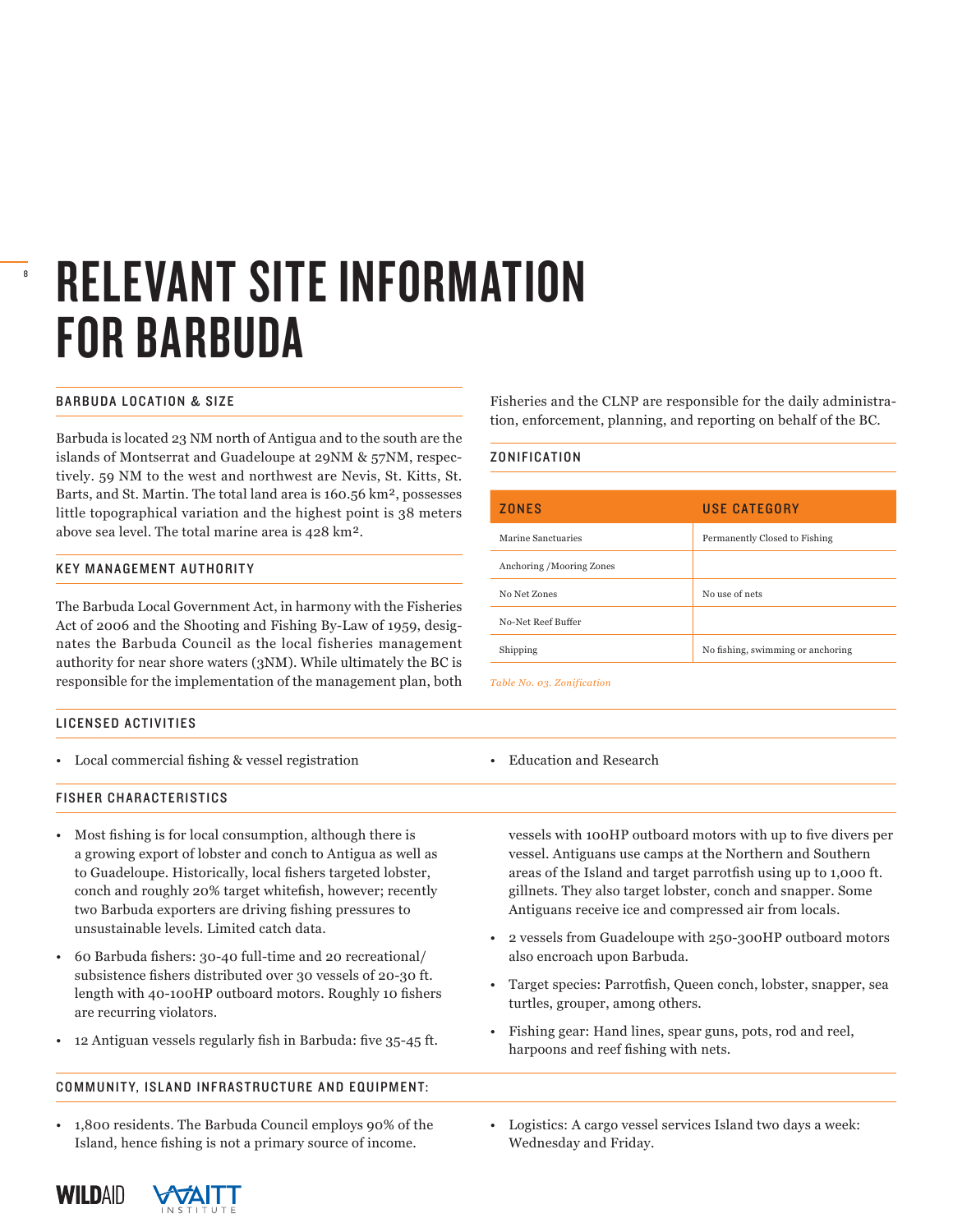- Energy: One large government generator.
- Radio Network: Fisheries possesses a VHF marine network and the Police, a private radio network.
- Cellular: Digicel service is limited to land and approximately 5NM offshore coverage.
- Fisher Camps: There are an estimated 6 intermittent, informal

camp areas in the North, West and South.

• Tourism Lodges: Coco Point Lodge, Barbuda Cottages, North Beach & Light House Bay Resort.

 $\Omega$ 

- 5 ports: Codrington Pier, Pearl Harbor, River Dock, Coco Point & Spanish Point.
- Two airstrips.

| Illegal Fishing          | • Overfishing by local fishers<br>• Overfishing by Antiguan and Guadeloupe fishers                    | • Targeting of parrotfish, undersized and out of season marine<br>species (chicken lobster and conch)<br>• Use of gillnets on reefs with high levels of bycatch |
|--------------------------|-------------------------------------------------------------------------------------------------------|-----------------------------------------------------------------------------------------------------------------------------------------------------------------|
| Tourism:                 | Limited zonification for dive and visitor sites<br>Anchoring in sensitive areas and coral destruction | • No site capacity management                                                                                                                                   |
| Climate Change:          | Shoreline erosion                                                                                     |                                                                                                                                                                 |
| Development:             | Codrington Village is located within the limits of the CLNP                                           | • Unpermitted hotel construction within the CLNP                                                                                                                |
| Pollution/Contamination: | • Lack of grey and black water treatment<br>Poor fuel management                                      | • Trash at fisher camps and along shoreline                                                                                                                     |
| <b>Invasive Species</b>  | • Lionfish                                                                                            | • Donkeys and goats                                                                                                                                             |

*Table No. 04. Nature of Threats and Management Concerns*

*Figure No. 02. Barbuda Territorial Waters and Zonification*

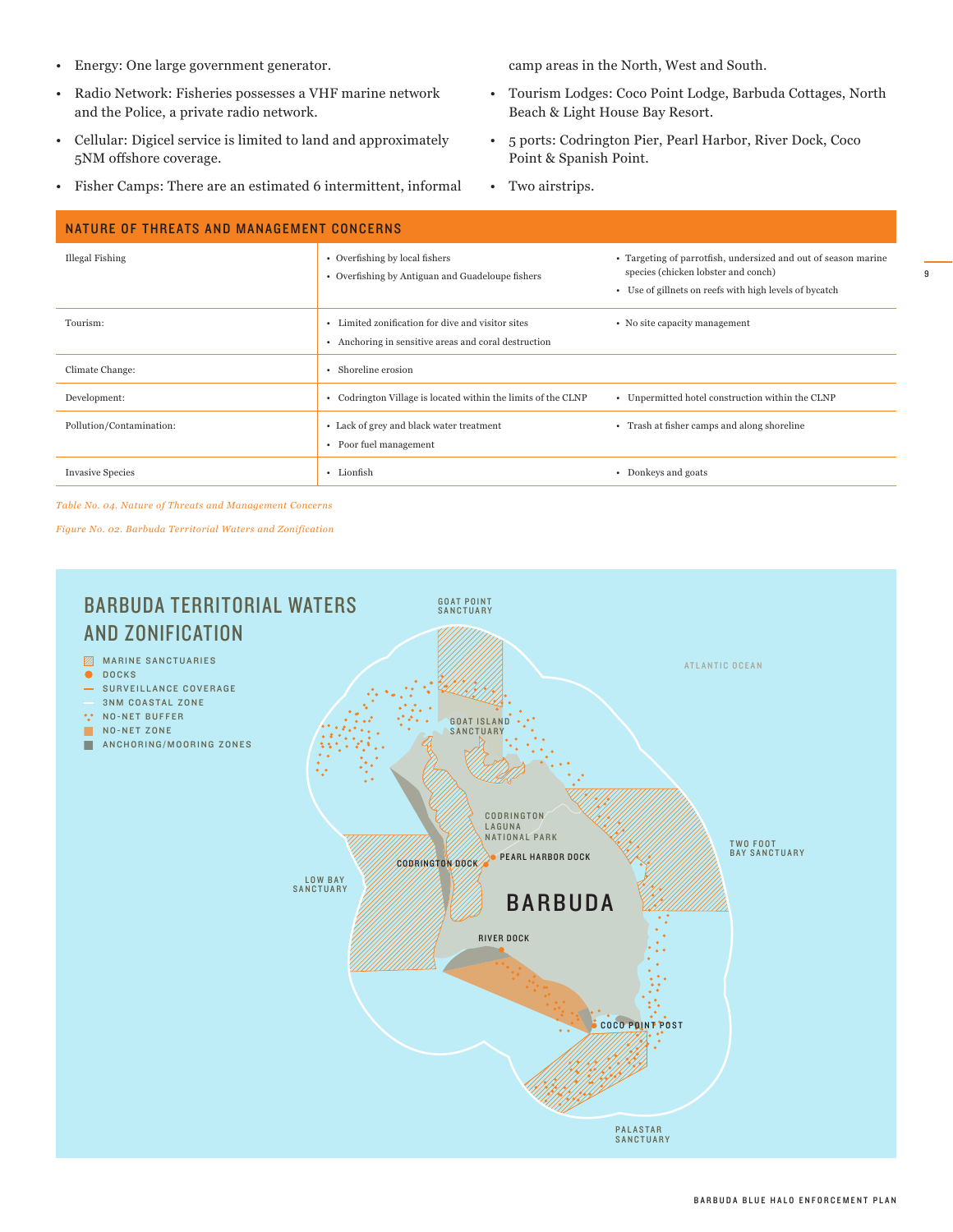## **<sup>1</sup> CONTROL AND VIGILANCE SYSTEM** DESIGN SUMMARY

WildAid carried out a physical site inspection to determine the best possible combination of potential surveillance technology, location of vigilance posts and interdiction equipment given site characteristics, the profile of stakeholders, use patterns, CAPEX and OPEX. In this section, we will briefly explain the logic behind our recommendations.

First off, it is worth noting the following positive factors:

- 1. Given the relatively small size of the marine area (3NM) and clear zonification of areas, the strategic placement of vigilance posts combined with the use of binoculars and/or telescopes can be extremely cost effective in detection.
- 2. There are few geographical and topographical complexities, which allows for fluid radio communication and visual surveillance.
- 3. Management of local fishers is feasible as there are roughly 30 vessels and limited passageways.
- 4. The identification of external fishers is not too complicated as most vessels travel from the South and South-West as illustrated in Figure 03.
- 5. There is political will and a precedent of inter-institutional collaboration among Fisheries, the CLNP and the Police.
- 6. The Barbuda Council possesses relative autonomy to create and amend by-laws as well as to fund personnel for both enforcement agencies.

With respect to immediate recommendations, we have outlined the following:

1. The high price of fuel at US\$6+ per gallon requires a strategy that limits "active" patrolling and requires the use of more fuel-efficient outboard motors. Naturally, less powerful motors will limit interdiction ability of better-equipped foreign fishers, however, we must strike a pragmatic balance.

*Image No. 01. Local Barbuda Fisher*

- 2. Both Fisheries and the CLNP are relatively new institutions that will require significant capacity building investment.
- 3. Community buy-in and local fisher compliance is critical for biomass recovery and to help prevent foreign incursion.
- 4. There are currently too many docks (five) and recommend limiting local catch unloading to two: Codrington Dock and River Dock.
- 5. Foreign fishers are exerting the greatest amount of pressure on fisheries, are well funded, and have made inroads with Barbudans for supplies and assistance.

In the following table, we provide a list of recommendations by agency. We first begin by outlining the necessary capital expenditures required to ensure surveillance of the Island and its implications on staffing, human resource development and finally, strategic operations. In principle there should be mutual support and cooperation in surveillance and interdiction activities among Fisheries and the CLNP.





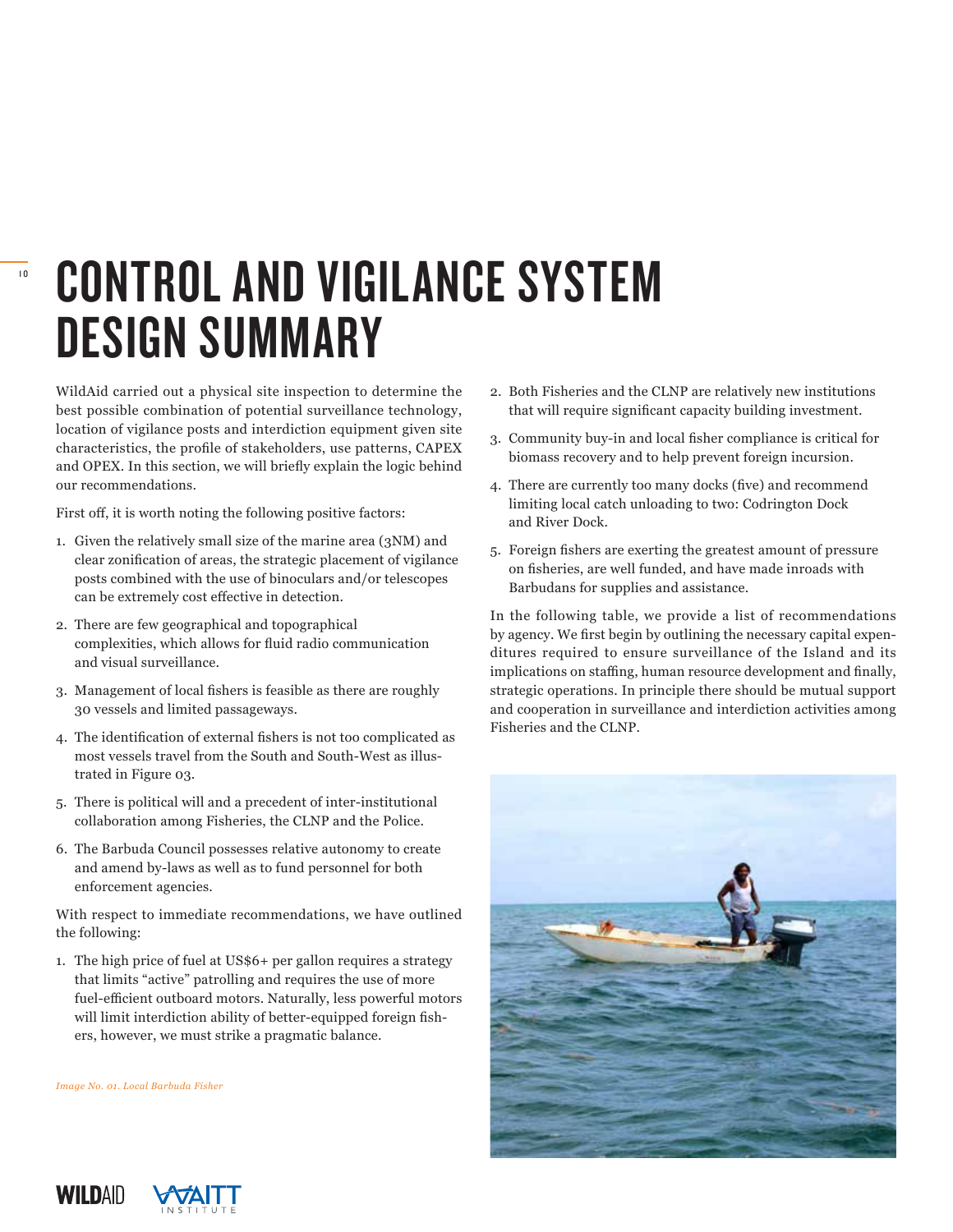| <b>COMPONENT</b><br><b>RECOMMENDATIONS</b> |                                                                                                                           |                                                                                                                             |
|--------------------------------------------|---------------------------------------------------------------------------------------------------------------------------|-----------------------------------------------------------------------------------------------------------------------------|
|                                            | <b>CLNP</b>                                                                                                               | <b>FISHERIES</b>                                                                                                            |
| <b>SURVEILLANCE</b>                        | 1. Vigilance Post Selection & Surveillance Coverage                                                                       | 1. Vigilance Post Selection & Surveillance Coverage                                                                         |
|                                            | 2. Vessels and Mooring Buoys                                                                                              | 2. Vessels and Mooring Buoys                                                                                                |
|                                            | 3. Staffing                                                                                                               | 3. Staffing                                                                                                                 |
|                                            | 4. Training/SOPs                                                                                                          | 4. Training/SOPs                                                                                                            |
|                                            | 5. Basic Surveillance and Safety Equipment                                                                                | 5. Basic Surveillance and Safety Equipment                                                                                  |
|                                            | 6. Rules, Regulations & Fees:                                                                                             | 6. Rules, Regulations & Fees:                                                                                               |
|                                            | • Develop Outreach and Education Campaign to Stakeholders                                                                 | • Develop Outreach and Education Campaign to Stakeholders                                                                   |
|                                            | 7. One (1) fully equipped shared control center at Fisheries and upgrade of<br>Marine VHF Radio Network                   | • Implement a Simple Registration and Visual Detection Program for<br>Barbuda Vessels                                       |
|                                            | 8. Development of inter-institutional agreement and SOPs with Fisheries and<br>Police for joint operations.               | 7. One (1) Fully Equipped Shared Control Center at Fisheries and VHF Radio<br>Network Upgrade                               |
|                                            |                                                                                                                           | 8. Development of inter-institutional agreement and SOPs with CLNP and<br>Police for joint operations.                      |
|                                            |                                                                                                                           | 9. Development of inter-institutional agreement with CG to carry out joint<br>patrols, training and interdiction.           |
| <b>INTERDICTION</b>                        | 1. Elaboration of control center, patrolling and boarding SOPs.                                                           | 1. Elaboration of control center, patrolling and boarding SOPs.                                                             |
|                                            | 2. Establish reporting formats.                                                                                           | 2. Establish reporting formats.                                                                                             |
|                                            | 3. Establishment of a critical spare parts inventory, a series of<br>2-stroke maintenance workshops and Maintenance SOPs. | 3. Establishment of a critical spare parts inventory, a series of 4-stroke main-<br>tenance workshops and Maintenance SOPs. |
| PROSECUTION                                | 1. Establish a practical database that allows for case monitoring and the record-<br>ing of repeat offenders.             | 1. Establish a practical database that allows for case monitoring and the<br>recording of repeat offenders.                 |

### *Table No. 05. Barbuda Control and Vigilance System Design Summary*

*Figure No. 03. Pathways of External Threats to Barbuda*



 $\overline{11}$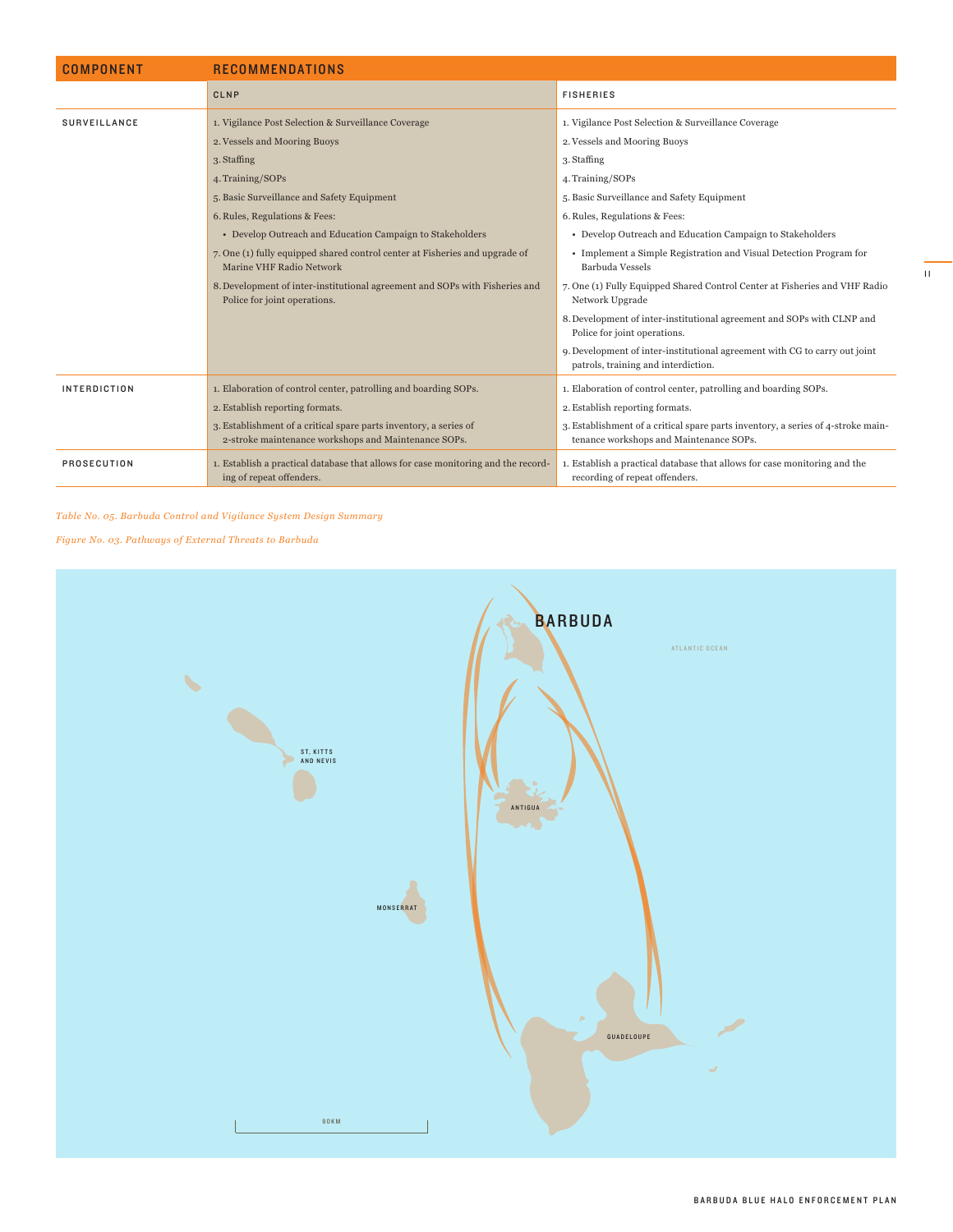### VIGILANCE POST LOCATION AND SURVEILLANCE COVERAGE

The first step in establishing the Barbuda enforcement system requires selecting strategic vigilance posts where both surveillance coverage is guaranteed as well as the timely interdiction of fishers. As we illustrate in Figure 04, we propose the erection of at least two vigilance posts and the installation of three buoys for the mooring of the patrol vessels. The proposed vigilance posts and surveillance equipment provide coverage of Barbuda's near shore waters with a high degree of overlap, which allows surveillance of critical zones with more than one post/sensor at a time.

We highly recommend the placement of a vigilance post at Coco point given its coverage of the southern sanctuary and key access way from Antigua & Guadeloupe. A simple wooden structure will suffice that measures 5 meters in height with a 3x3 meter square platform. In order to prevent theft or vandalism, we do not recommend equipping the structure, however, a small portable battery system with hand rank may be useful to run any portable electronics and perhaps jump start a dead boat battery. The structure should be permanently staffed with at least one officer with handheld radio, portable telescope (20X optical zoom) and perhaps a night vision device (NVD) if budget permits. The officer at the vigilance post will have 6NM visual coverage of the surroundings and can coordinate with a patrol vessel moored outside the southern reef.

We recommend erecting a second vigilance post at Palmeto given its coverage of the western sanctuary and key access ways. In the event of detection, the officer can coordinate with either the patrol vessel moored at either Palmeto or near Coco point. The structure and equipment should be similar to that of the Coco point vigilance post. A third vigilance post may be necessary for the eastern side of the Island, however, this should only be considered if there is a change in approach patterns and evaluated at a later date.

| <b>SITE</b>                            | <b>LAT</b>              | LONG                    | <b>TARGET HEIGHT</b> | SITE HEIGHT (M) | <b>OBSERVER/TOWER HEIGHT(M)</b> |
|----------------------------------------|-------------------------|-------------------------|----------------------|-----------------|---------------------------------|
| Mooring Buoy No. 1<br>(North)          | $17^{\circ}43'21.26''N$ | $61^{\circ}51'50.27''W$ | $\mathbf{1}$         | 1.5             | $\mathbf 0$                     |
| Mooring Buoy No. 2<br>(South-Coco Pt.) | $17^{\circ}31'25.28''N$ | 61°46′54.55"W           | $\mathbf{1}$         | 1.5             | $\mathbf{O}$                    |
| Mooring Buoy No. 3<br>(South-Palmetto) | $17^{\circ}35'25.00''N$ | $61^{\circ}51'51.00''W$ | $\mathbf{1}$         | 1.5             | $\mathbf 0$                     |
| Palmetto Point<br>(Vigilance Post)     | $17^{\circ}35'0.70''N$  | 61°51'35.60"W           |                      | 3               | 5                               |
| Coco Point<br>(Vigilance Post)         | 17°32'37.90"N           | 61°45'59.45"W           |                      | 3               | $\,$ 5 $\,$                     |
| Darby Sink Cove<br>(Vigilance Post)    | $17^{\circ}40'1.09''N$  | 61°46'00.50"W           | $\mathbf{1}$         | 36              | 5                               |

*Table No. 06. Location and Height of Vigilance Posts and Moorings*

| <b>SITE</b>                         | <b>OBSERVER TOTAL HEIGHT (FT)</b> |     | TARGET HEIGHT (FT) VISUAL HORIZON (NM) |  |
|-------------------------------------|-----------------------------------|-----|----------------------------------------|--|
| Mooring Buoy No. 1 (North)          | 6.15                              | 4.1 | 4.8                                    |  |
| Mooring Buoy No. 2 (South-Coco Pt.) | 6.15                              | 4.1 | 4.8                                    |  |
| Mooring Buoy No. 3 (South-Palmetto) | 6.15                              | 4.1 | 4.8                                    |  |
| Palmetto Point (Vigilance Post)     | 32.8                              | 4.1 | 8.2                                    |  |
| Coco Point (Vigilance Post)         | 32.8                              | 4.1 | 8.2                                    |  |
| Darby Sink Cove (Vigilance Post)    | 168.1                             | 4.1 | 15.9                                   |  |

*Table No. 07. Maximum Visual Horizon Calculation*

### VESSELS AND MOORING BUOYS

Once identified by the surveillance system, a rapid response time for interdiction is critical. Consideration must be made for detection ranges, target speed/size of outboard motors, and fuel consumption. We suggest that patrol vessels and motors should vary

according to the patrolling strategy and targets, which are two in Barbuda: local and foreign fishers. The existing CLNP patrol vessel with twin 2-stroke 40HP outboard motors is sufficient for routine patrols within the Codrington Lagoon and northern region of the

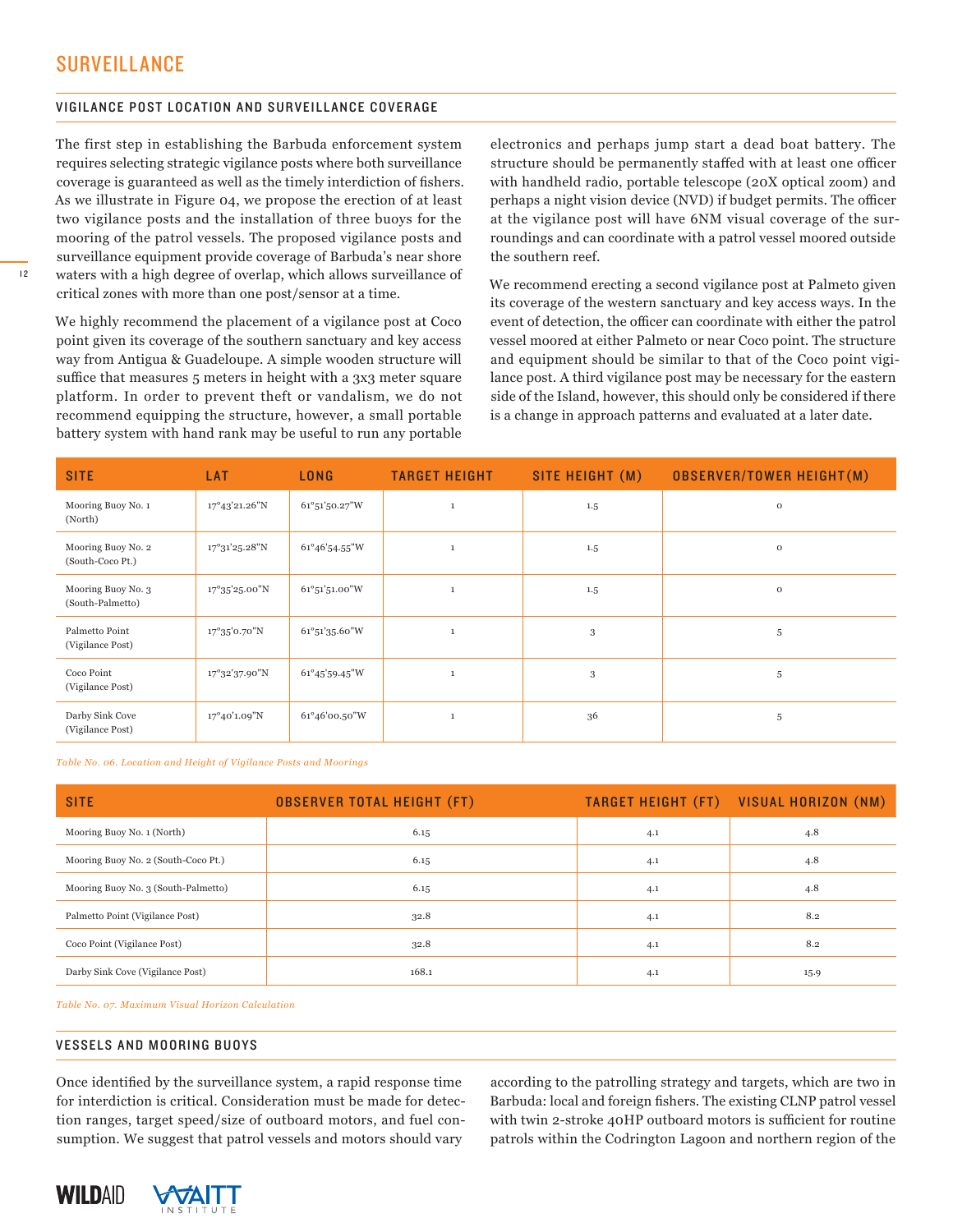

*Figure No. 04. Location of Vigilance Posts for Surveillance Coverage and Moorings*

Island as well as for the interdiction of local fishers. With respect to foreign fishers, we recommend the use of a 28 ft. Eduardono with twin 4-stroke100HP out board motors. While better equipped foreign fishers may be able to escape the Eduardono, the 100HP are more economical and guarantee sufficient muscle for the majority of fishing vessels that target near shore coastal waters. High-powered motors are not that important of an issue as a vessel

with divers down, deployed nets, etc isn't going to run away from anybody without abandoning people or gear. The Eduardono should be moored at either Coco point or Palmeto and be used primarily for the interdiction of foreign fishers. Assuming a 18—25Kt interception speed and target travel speed of 20Kt (total relative interception speed), a patrol vessel will intercept a suspicious vessel within 8 minutes.

| <b>SITE</b>                            | <b>TARGET</b><br><b>COURSE</b>                               | <b>SPOTTED</b><br><b>DISTANCE (NM)</b> | <b>TGT SPEED KT</b> | <b>OWN BOAT</b><br><b>SPEED KT.</b> | <b>RELATIVE</b><br><b>SPEED</b> | <b>INTERCEPT</b><br>TIME (MIN) |
|----------------------------------------|--------------------------------------------------------------|----------------------------------------|---------------------|-------------------------------------|---------------------------------|--------------------------------|
| Mooring Buoy No. 1<br>(North)          | $040^\circ$<br>(approaches from SW)                          | 4.5                                    | 20                  | 18                                  | 38                              | 7.11                           |
| Mooring Buoy No. 1<br>(North)          | 230 <sup>0</sup> to 240 <sup>0</sup><br>(approaches from E)  | 4.5                                    | 20                  | 18                                  | 38                              | 7.11                           |
| Mooring Buoy No. 2<br>(South-Coco Pt.) | $350^{\circ}$ to $345^{\circ}$<br>(approaches from S)        | 6                                      | 20                  | 25                                  | 45                              | 8                              |
| Mooring Buoy No. 2<br>(South-Coco Pt.) | 050 <sup>0</sup> to 040 <sup>0</sup><br>(approaches from SW) | 6                                      | 20                  | 25                                  | 45                              | 8                              |
| Mooring Buoy No. 3<br>(South-Palmetto) | 310 <sup>0</sup> to 320 <sup>0</sup><br>(approaches from SE) | 6                                      | 20                  | 25                                  | 45                              | 8                              |
| Mooring Buoy No. 3<br>(South-Palmetto) | 350 <sup>0</sup> to 000 <sup>0</sup><br>(approaches from S)  | 6                                      | 20                  | 25                                  | 45                              | 8                              |

*Table No. 08. Calculations for Interception Time from Moorings*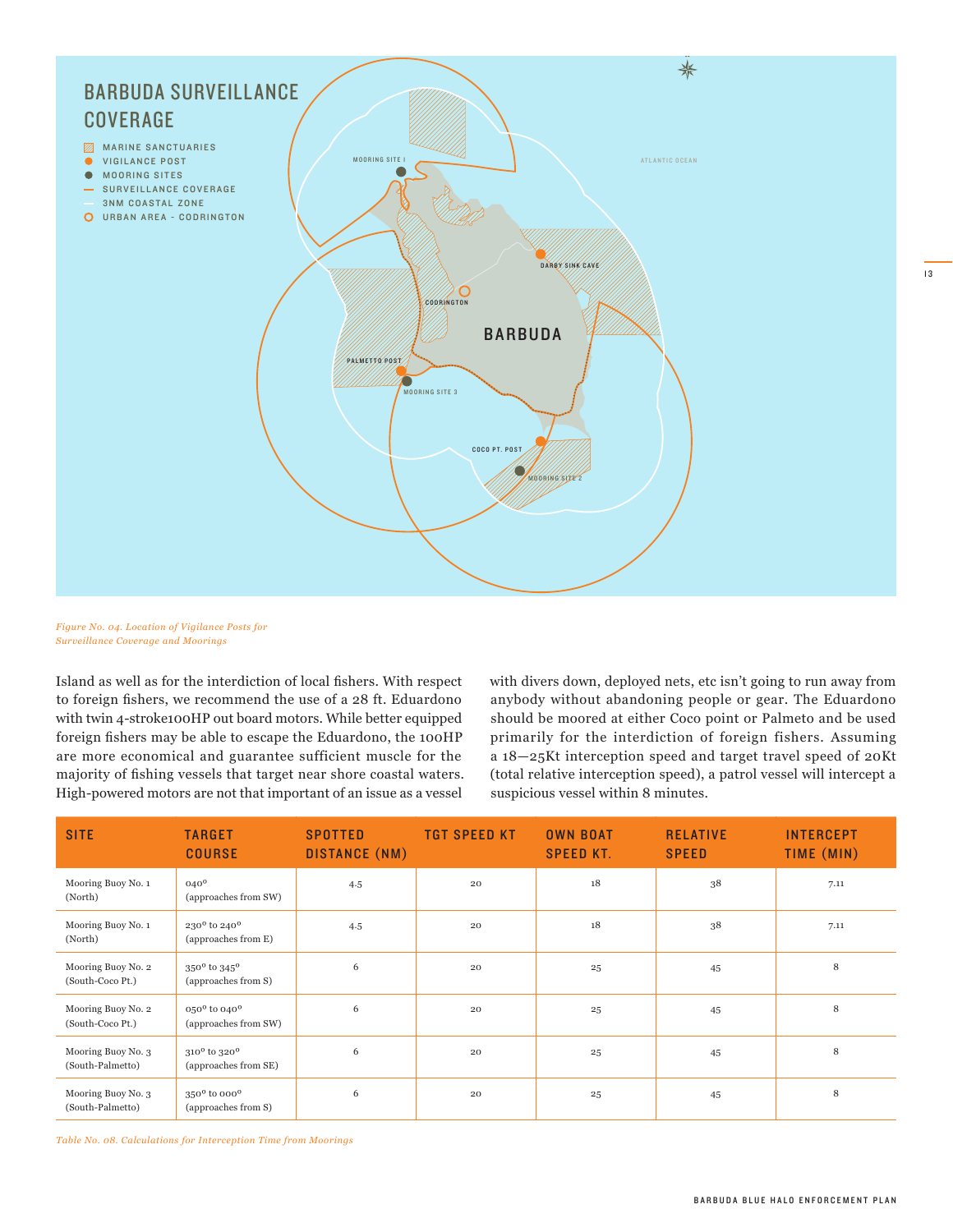Given the high cost of fuel, we recommend the installation of mooring buoys near sanctuaries, key access ways, and vigilance posts. By law, the National Port Authority (NPA) is the agency responsible for the installation and maintenance of buoys (mooring, demarcation and anchoring sites). As such, we recommend coordinating with the NPA. Instead of carrying out constant patrols, the vessel officers should remain in close radio communication with the vigilance post officer to respond only when a

suspicious vessel approaches a specific area. Granted this does not eliminate the need for patrols, but it does reduce the amount of fuel used as the vessels can sit idle at moorings for extended periods of time. Often times, physical presence of an authority is sufficient to deter fishers from entering a marine sanctuary or committing an infraction. Buoys are subject to vandalism, movement, storm surge, etc. and thus need to be regularly checked for placement, visibility, etc.

### MINIMUM STAFFING, TRAINING REQUIREMENTS & BASIC VIGILANCE/SAFETY EQUIPMENT

We cannot estimate the total number of administrative employees required for each agency, however, we can provide an estimate of staff need for maritime operations. While we do not expect agencies to operate 24 hours/7 days a week, we do recommend they begin planning enforcement schedules according to fishing patterns and seasons, i.e. carrying out monitoring and patrol activities at dusk and dawn. Generally speaking, there should be two shifts per day: 5AM–1PM and 1PM–9PM with an occasional adjustment as to prevent routine. Given their power of arrest and possession of firearms, the Police should be incorporated into patrols as well.

Each patrol vessel should be staffed with at least three officers: the Boat Captain and two officers responsible for interdiction and boarding activities. The patrol vessel and vigilance post officers should be in contact with the control center officer every hour to report location and situation. In addition, key landing docks should be monitored daily by at least one officer. The control center must always be staffed with at least one officer and officers should be trained to operate both vessels and control center activities thereby allowing greater flexibility in scheduling. As some illegal foreign fishers camp on the island at night, we highly recommend scheduling night patrols and the monitoring of key docks.

| <b>PERSONNEL</b>                              | <b>CLNP</b>    | <b>FISHERIES</b> |
|-----------------------------------------------|----------------|------------------|
| Senior Fisheries Officer / CNLP Park Director | $\mathbf{1}$   | $\mathbf{1}$     |
| Control Center Operations                     | $\overline{2}$ | $\overline{2}$   |
| Vigilance Posts (Coco Point & Palmetto)       | $\Omega$       | $\overline{4}$   |
| Crew for Vessels                              | $\overline{2}$ | $\overline{4}$   |
| <b>Inspectors at Docks</b>                    | $\overline{2}$ | $\overline{4}$   |
| Outreach and Education                        | $\mathbf{1}$   | 1                |
| <b>TOTAL</b>                                  | 8              | 16               |

*Table No. 09. Staffing Requirements for Control and Vigilance* 

### TRAINING REQUIREMENTS

1 4

A comprehensive training program is required to strengthen the professional capacity of each management and enforcement team. Below please find the minimum suggested courses for the Fisheries and CLNP enforcement staff. Management should also focus on professionalizing the officers by obligating the use of uniforms that are appropriate for marine operations. As a maritime authority, officers should also be prohibited from fishing while on duty. With

respect to trainings, we highly recommend a combination of theory and practical exercises for improved retention of information and swift adoption of newly developed skills. We also recommend complementing workshops with the elaboration of Standard Operating Protocols (SOPs) in order to institutionalize processes and prevent informal interpretation of rules and regulations.

| <b>COURSE TOPIC</b>                                   | <b>COURSE DESCRIPTION</b>                                                                                                                                                                                                                                          |                   |                                                                                                                                                                                                                                            |               |
|-------------------------------------------------------|--------------------------------------------------------------------------------------------------------------------------------------------------------------------------------------------------------------------------------------------------------------------|-------------------|--------------------------------------------------------------------------------------------------------------------------------------------------------------------------------------------------------------------------------------------|---------------|
| <b>Basic IMO Training</b>                             | • First Aid                                                                                                                                                                                                                                                        | • Survival at Sea | • Fire fighting                                                                                                                                                                                                                            |               |
| Surveillance, Detection,<br>Interdiction and Boarding | • Environmental and Fisheries Regulations Review<br>• Operations planning and preparation<br>• Use of visuals in marine patrolling<br>• VHF & GPS operation<br>• Boarding procedures                                                                               |                   | • Inter-institutional procedures<br>• Interviewing the suspect's boat crew<br>• Crime Scene Key practices. Evidence collection and handling.<br>Operations/Felony Reports. Information and items that are<br>typically in a "good" report. |               |
| Operations Planning and Control<br>Center Management  | • Control Center functions including asset use, reporting, communications<br>procedures, surveillance procedures, and documentation (logs).<br>• Telecommunications lines and coordination procedures<br>• Situation escalation procedures and real time reporting |                   | • Terrestrial charts interpretation and navigation<br>• Nautical charts interpretation and navigation<br>• Search and rescue<br>• Personal safety issues for patrolling and boarding                                                       |               |
| Yamaha Basic Service Training<br>Course               | • All officers must participate in an original equipment manufacturer<br>(OEM) basic outboard motor maintenance certification course                                                                                                                               |                   | • Two fisheries and one CLNP officer should be trained in second level<br>maintenance: computerized diagnostic, critical spares replacement and<br>motor tuning.                                                                           |               |
| <b>Standard Operating Protocols</b>                   | • Control Center                                                                                                                                                                                                                                                   | • Patrolling      | • Boarding Teams                                                                                                                                                                                                                           | • Maintenance |

*Table No. 10. Training Course Content*

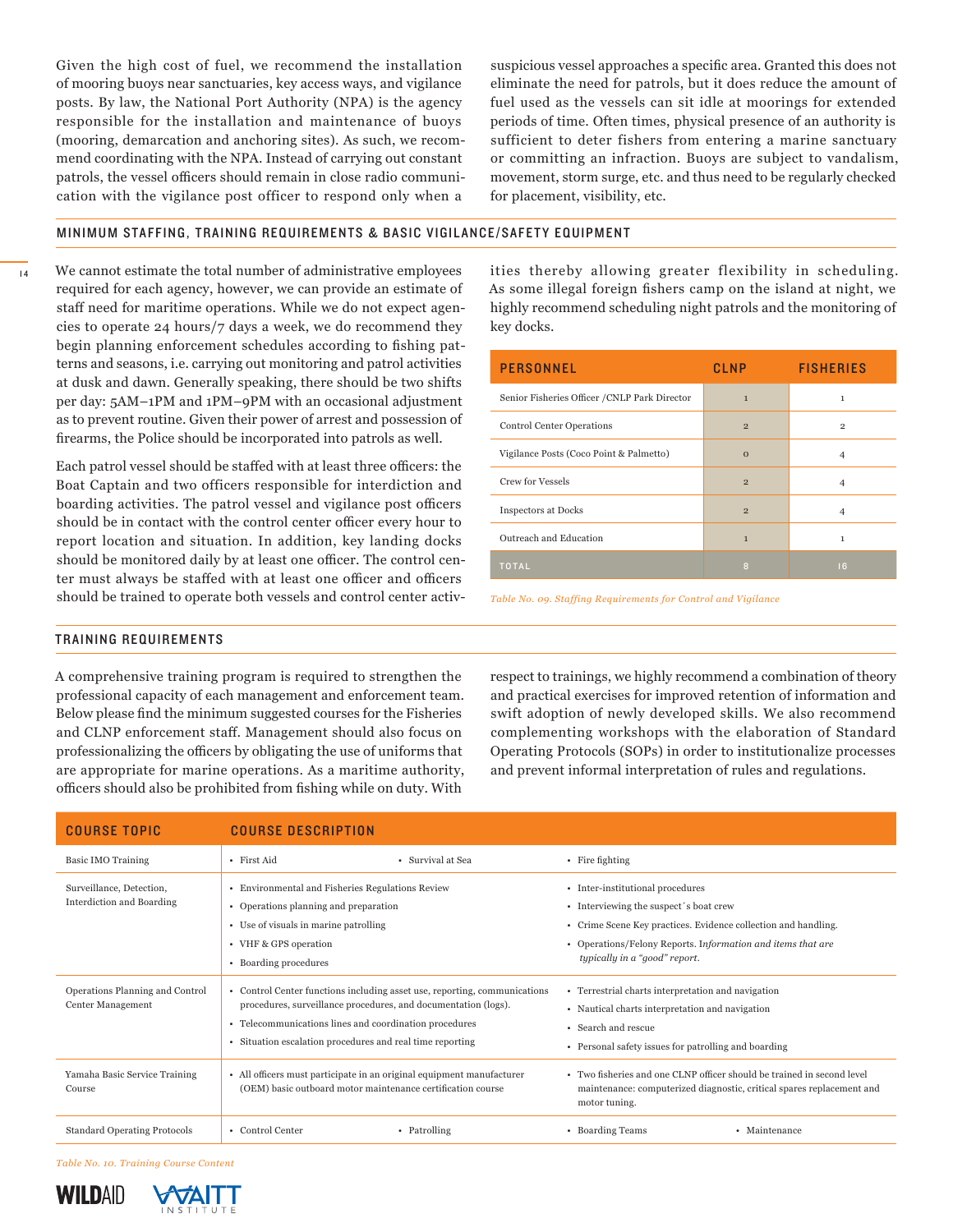### LIST OF VIGILANCE AND SAFETY EQUIPMENT FOR EACH AGENCY

A list and referential budget can be found on page 28.

### OUTREACH AND EDUCATION

Now that the new fishery regulations are in effect, both agency enforcement teams must develop a simple education and outreach plan directed towards local fishers, foreign fishers and the community alike. The BBHI has already developed a simple fact sheet outlining zonification, regulations, restrictions, and fines that should be widely distributed to all stakeholders in both Barbuda and Antigua. The agency Directors should lead outreach activities, however, enforcement officers too must do their part in dissemination. We also highly recommend involving both the Barbuda Council to reinforce the acceptance of the new regulations. A

phased approach to enforcement of laws should be implemented whereby violators are first warned about infractions over a 6—12 month trial period, but over time, officers should gradually impose "hard enforcement" sanctions. Authorities may consider first applying hard measures to Antiguan fishers to set precedent and gain local fisher buy-in. As most of the illegal fishers entering Barbuda are from Antigua, the Barbuda Council and its respective enforcement agencies should develop an Antigua campaign component to inform foreign fishers of upcoming changes and the gradual application of sanctions.

### VISUAL DETECTION SYSTEM FOR BARBUDA VESSELS

Currently Fisheries is responsible for vessel registry on an annual basis. We observed the registration of 19 vessels for 2014. We recommend piloting a practical visual detection program during the registration process whereby all Barbuda registered fisher vessels are painted with an additional symbol, which must correlate with its registration number. From an enforcement perspective, this

will help all stakeholders in easily differentiating between local and foreign vessels operating in territorial waters. As enforcement evolves in Barbuda over time, we recommend incorporating fishers and tourism operators as sensors for detecting and reporting suspicious activities.

### CONTROL CENTER AND VHF RADIO NETWORK UPGRADE

In order to foster joint patrolling and the optimization of finite resources, we recommend setting up a control center at Fisheries. The control center does not require substantial CAPEX, but as a minimum should include a desktop computer, monitors, digital storage, lock and key filing cabinets, and a safe among basic office furniture. It is important the control center allow officers to carry out their operations and planning with privacy.

The core of enforcement operations is the VHF marine radio network. The network will not only link the control center with patrol vessels and officers at ports and vigilance posts, but also holds potential for linking tourism operators and fishers into the control and vigilance system over time.

Given the height of the Fisheries office and lack of geographic obstructions, no repeater station is needed in order to extend the communications range of all the stations on shore and at sea. Marine 25W VHF-DSC base stations are needed at the control center and patrol vessels. Individual officers should be equipped with handheld marine radios. As illustrated in Figure 05, the Marine 25W VHF-DSC base stations provide 25NM coverage, which allows for communication between the control center and officers throughout territorial waters and beyond. The base stations also allow communication between Fisheries and CLNP staff to coordinate joint operations and share intelligence.

| <b>POST</b>                     | <b>MARINE VHF-DSC MARINE VHF</b><br><b>BASE STATION</b> | <b>HANDHELD RADIOS</b> |
|---------------------------------|---------------------------------------------------------|------------------------|
| <b>Fisheries Control Center</b> | $\mathbf{1}$                                            |                        |
| <b>Fisheries Patrol Vessel</b>  | $\mathbf{1}$                                            |                        |
| <b>Fisheries Field Officers</b> |                                                         | $\overline{4}$         |
| <b>CLNP</b> Director            | $\mathbf{1}$                                            |                        |
| <b>CLNP Patrol Vessel</b>       | $\mathbf{1}$                                            |                        |
| CLNP Field Officers             |                                                         | $\overline{2}$         |
| <b>TOTAL</b>                    | 16                                                      | 8                      |

*Table No. 11. Radio Equipment Requirements*

*Figure No. 05. Range of 25W VHF-DSC base station radios*

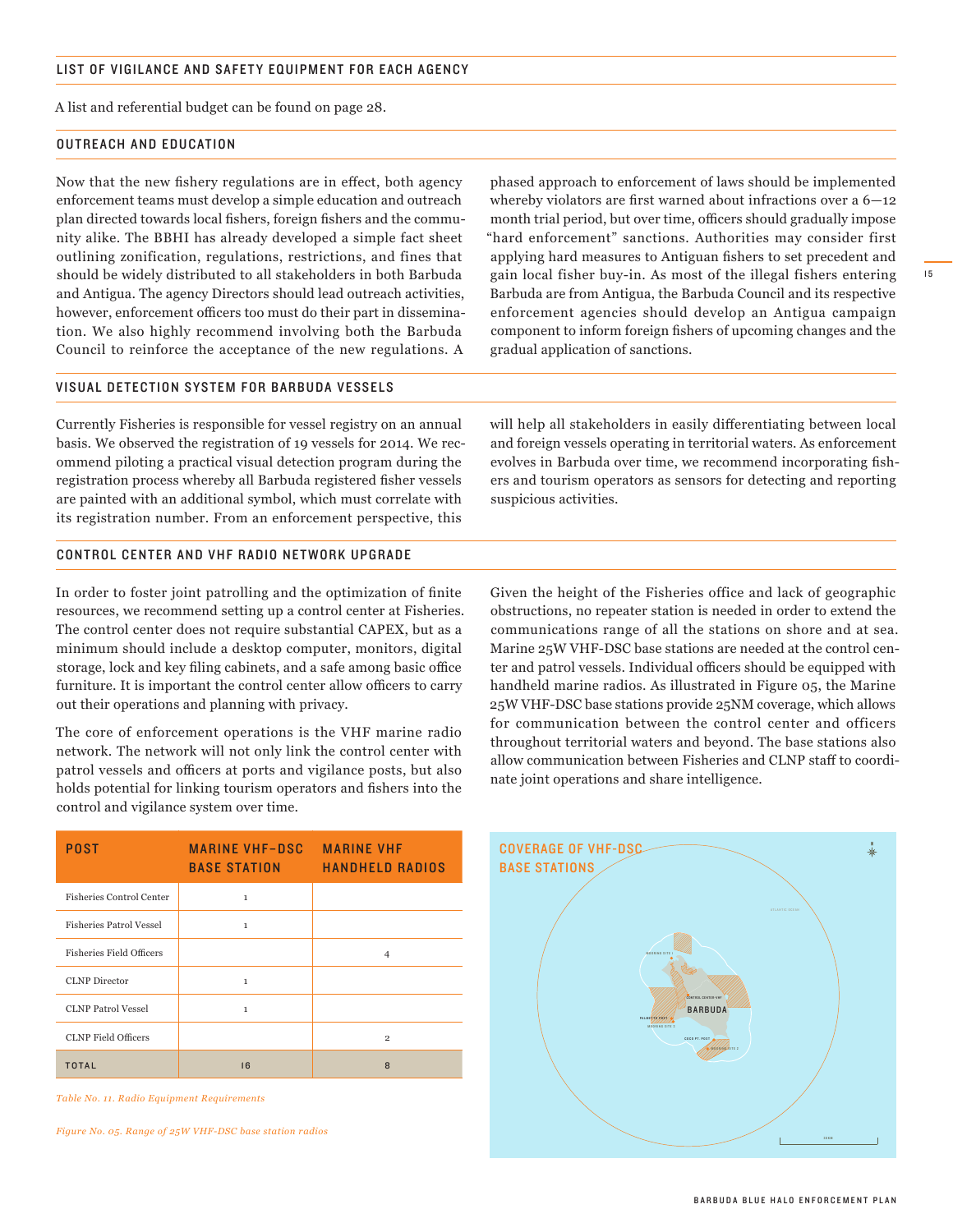

### **FISHERY MANAGEMENT** CONSIDERATIONS

It is important to note that a physical presence of officers is vital in order to ensure that conch and lobster caught meet minimum catch size. Only visual inspection by a law enforcement officer can guarantee compliance of key Barbuda fisheries. This can be achieved by only two means: inspection of vessels at sea or at key docks.

### FISHERIES MANAGEMENT CONSIDER ATIONS FOR BARBUDA ENFORCEMENT OFFICERS

- 1. Size limits: The enforcement of size limits requires presence of officers at ports and inspection at sea.
- 2. Reef/fishing ground closure: The enforcement of closed areas can be managed from a distance and does not require constant physical presence unless a vessel enters the area.
- 3. Gear Restriction: The enforcement of gear restrictions requires inspection at ports and sea.
- 4. Season closure (i.e. spawning periods.) The enforcement of season closure requires presence of officers at ports and inspection at sea.
- 5. Permits: Implement permit system according to new regulations.
- 6. Fisheries enforcement and data collection should not be mutually exclusive activities.



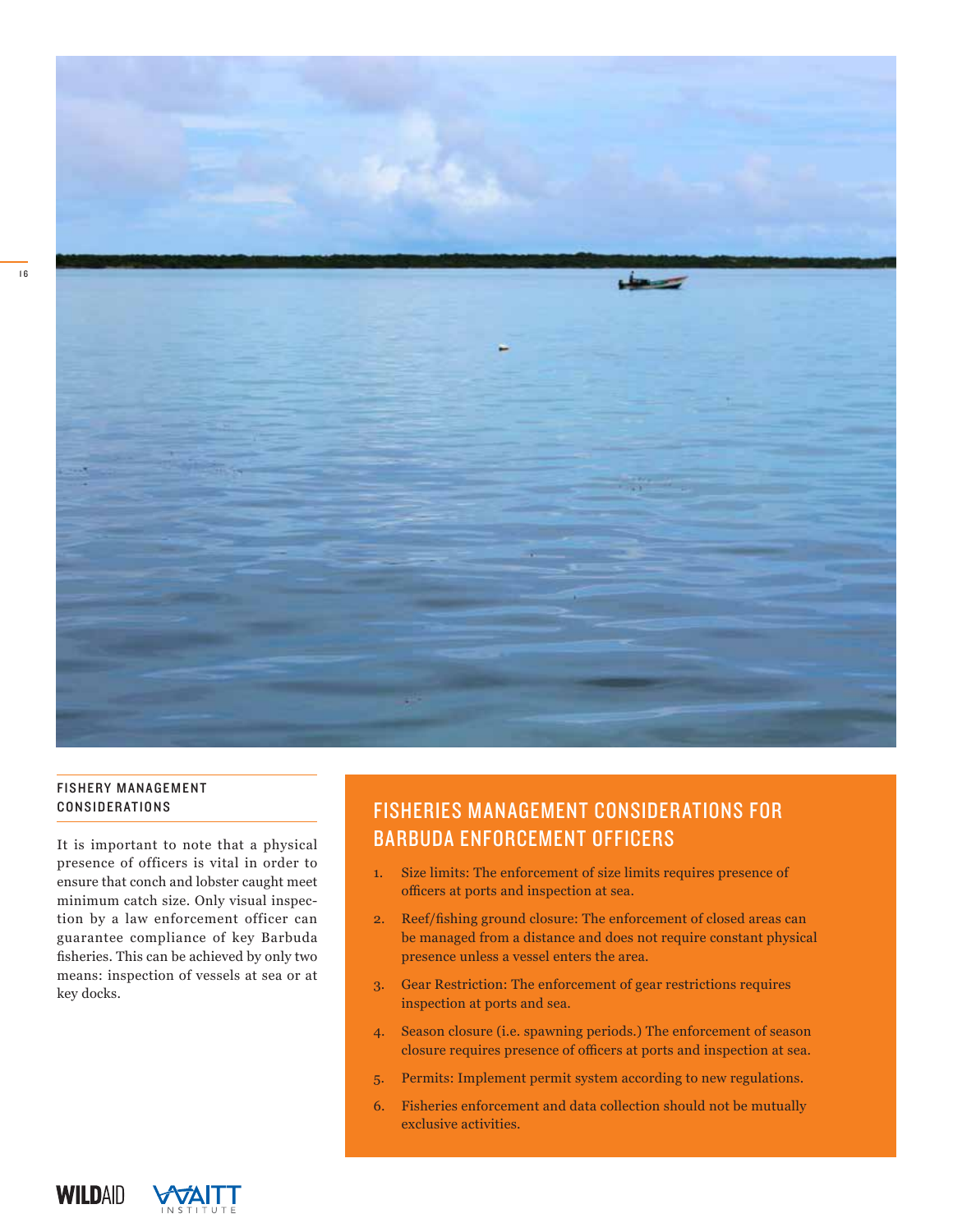### DEVELOPMENT OF INTER-INSTITUTIONAL AGREEMENT AMONG FISHERIES, CLNP AND THE POLICE FOR JOINT OPERATIONS.

The aforementioned agencies should sign a cooperative agreement for sustainable fisheries management. The agencies must develop a work plan and identify roles, responsibilities and funding for joint activities. There are currently a number of concrete opportunities that would benefit both agencies, which include:

- Both enforcement teams are at a similar stage in development and professionalization, thus they could divide training costs and co-develop SOPs;
- The control center, patrol vessels and vigilance posts are assets that should be shared by both agencies;
- The VHF radio network would allow for improved communication and coordination in surveillance and interdiction;
- The education and outreach activities of each agency can complement and reinforce the work of the other and should be presented as a cohesive campaign;
- The Police is interested in the enforcement of fishery regulations, however, a formal agreement is required.

1 7

### DEVELOPMENT OF INTER-INSTITUTIONAL AGREEMENT AND SOPS WITH COAST GUARD

While the CG has a limited budget and personnel, we recommend approaching them to gauge interest in drafting an inter-institutional agreement as they are the maritime authority and have a fisheries mandate. Concrete opportunities include:

- The CG could place officers in Barbuda to accompany Fisheries and the CLNP officers on patrols;
- The CG could provide some specialized training to Fisheries and CLNP officers;
- Finally, as many illegal fishers are from Antigua, Barbuda agencies could coordinate interdictions with the CG as Antiguans return to their respective ports.

### **INTERDICTION**

### STANDARD OPERATING PROTOCOLS

In order to institutionalize training sessions and raise the professional standards of officers, agencies must draft and implement SOPs for control center operation, patrolling and boarding. SOPs are vital for the smooth operation of enforcement activities and officer safety. We have highlighted several key considerations for inclusion into SOPs:

*Document Policies and Procedures.* We recommend capturing *desired* and *correct* policy, process, guidelines and required actions within an institutional framework that supports immediate access, definition, and fidelity. These documents should be generated in the form of individual SOPs. The SOPs provide agency staff with a ready source of information and guidance related to patrol management, evidence collection, case file generation requirements, use of force policy, report submission and information requirements, equipment checklists, maintenance procedures, and other key tasks. Creating the SOPs can be an iterative process with initial focus on SOPs that are likely to yield immediate performance support and field enhancements. SOPs should be collected into a *Mission Readiness Manual* (MRM) or similar document. Each SOP should be reviewed at least annually to ensure the procedures and content are current, that they reflect the direction and goals of the agency Directors and that they are understood and used by the all staff. SOPs should cover at least the following areas:

*1. Document all Reporting Requirements.* Document all required reports including their required submission period (i.e., monthly, yearly, as occurs), sample reports that are correctly completed, guidance about any areas that typically require improvement and submission information (i.e., who submits, where the report is sent). The SOP should emphasize operational and safety reporting best practices and principles as noted in the operations section and as delivered in the training program.

- *2. Institute a Risk Assessment Process.* Patrol officers, control center operators, and senior leaders should institute the operational risk assessment model provided in the training course within a specific risk assessment and management SOP. The Green, Amber, Red (GAR) model provides a uniform basis for assessing and mitigating risk. Implementing it across the agency operations will support more effective operations. Implementing the system will also promote more honest and open communications and discussion regarding risks encountered while conducting patrol and enforcement operations. The SOP should include who completes the assessments, when they are conducted, and how they are reported.
- *3. Create and Document Operations Procedures.* Document guidance, policy, and process regarding planning and conducting patrols, operational tasks (i.e., when to conduct a boarding, when to conduct a seizure, authority levels), preplanned actions (i.e., what to do if a vessel is overdue), use of force policies and examples, key points of contact and their designated responsibilities within an Operational Guidance SOP or SOPs.
- *4. Identify and Document Maintenance Procedures.* This SOP series should include general maintenance process and policy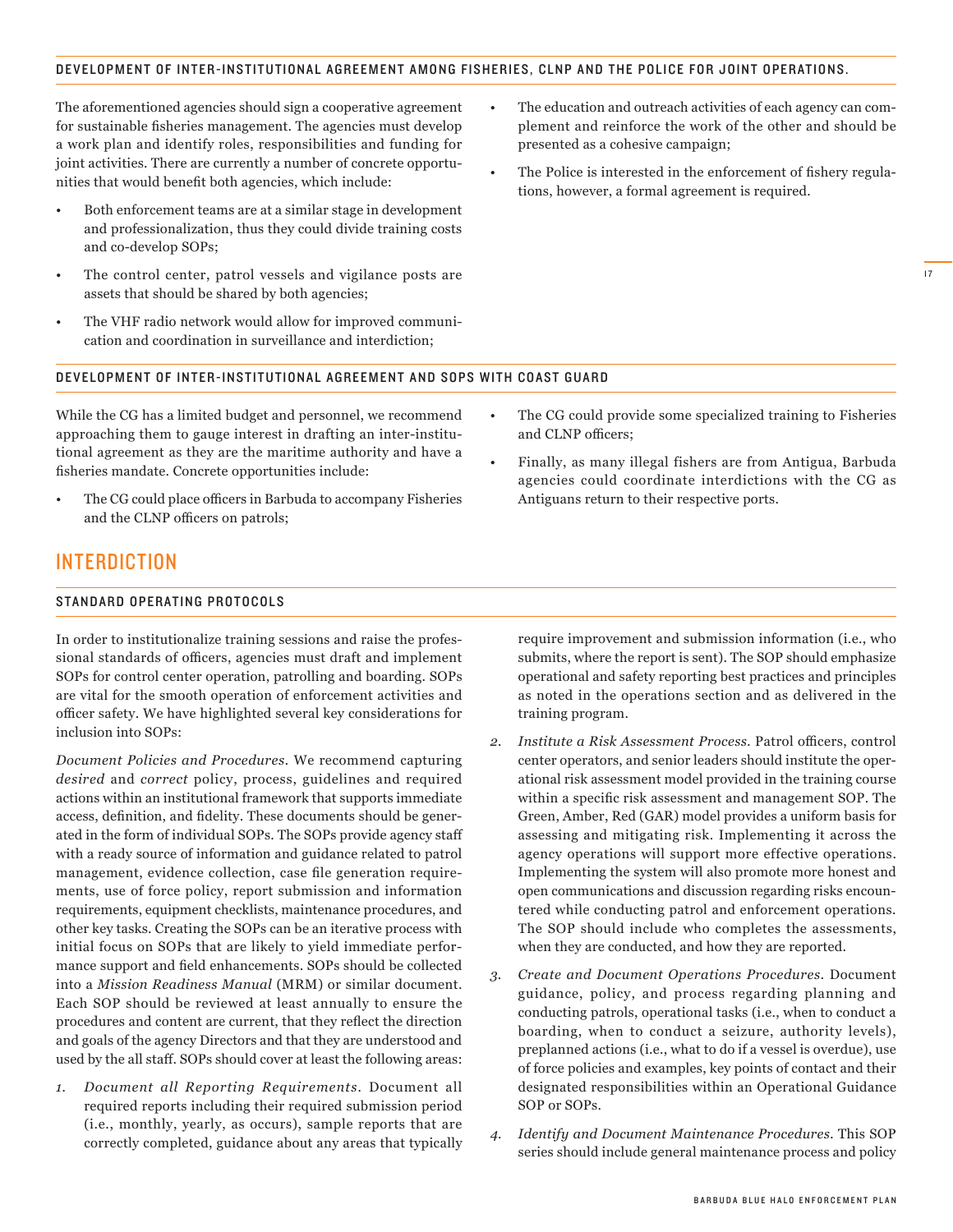to support systematic maintenance and support including supply sources, job aides and systems. This SOP may be broken into a separate Maintenance Support Manual as all aspects of the maintenance program are documented and institutionalized. The Yamaha supplier is the primary source of information for the maintenance of outboard motors.

- *5. Create Initial and Recurrent Training Plans.* The Training SOP should include all required training events, required delivery frequency, evaluation and review procedures, and exercises and drills for basic survival, lifesaving, and enforcement. The SOP should also include specific training programs and materials for each piece of major equipment/equipment systems including tasks and steps needed to perform routine operations, maintenance, and repair.
- *6. Create Job and Task Specific Job Aides and Checklists.* Capture Job and Task specific guidance, steps, and processes within standardized job aides and checklists. Incorporate these job aides and checklists into their respective SOPs and place them into ready reference guides that can be kept in a cargo pants or shirt pocket for use in the field. Examples of typical boarding job aides include vessel measurement, search and seizure steps and reporting tasks, synopses of laws and their enforcement requirements, equipment operating steps for key equipment tasks, etc.

*Operations.* Operational recommendations are mainly focused on enacting and then putting into practice the preceding recommendations regarding training, equipment and policy.

- 1. All at sea patrol vessels and vigilance posts should regularly report to the control center. These reports should be at least hourly for small boat operations (i.e., routine patrolling) and event driven (during boarding operations). Operational reports should include current position or references from predetermined points if using unsecure communications, intentions, and key operational factors when they exist (e.g., sea state, fatigue, GAR model risk assessment, fuel state, departures/changes from arranged patrol plan movements).
- 2. Establish and maintain a live presence/watch in the control center whenever at-sea and boarding operations are ongoing. Include normal operations reporting, lost communications reporting/actions, in brief and debrief checks as part of their routine operations.
- 3. Create sample case files, case debriefs and regular liaison sessions with the Barbuda Council to ensure that officers develop and implement enforcement activity that has a high confidence of standing up in court.
- 4. Issue and use personal protective equipment (PPE).

### PROSECUTION & SANCTIONS

1 8

### DATABASE WITH RECORD OF VIOLATORS

We highly recommend the creation of a simple database for recording and crosschecking information tied to violations. Normally, when basic background information exists on past incidents, important conclusions can be drawn with a recent incident as well as the motivation behind the crime. We have provided a list of the most common information required for the creation of a database, illustrated below. The system should be accessible to other law enforcement entities and also permit the input of their records in order to provide a more comprehensive profile of violators. The more information recorded, the clearer the sketch of the violator. Additionally, the database could provide useful information for Managers when scheduling and planning patrols thereby enabling a more efficient and low cost strategy.



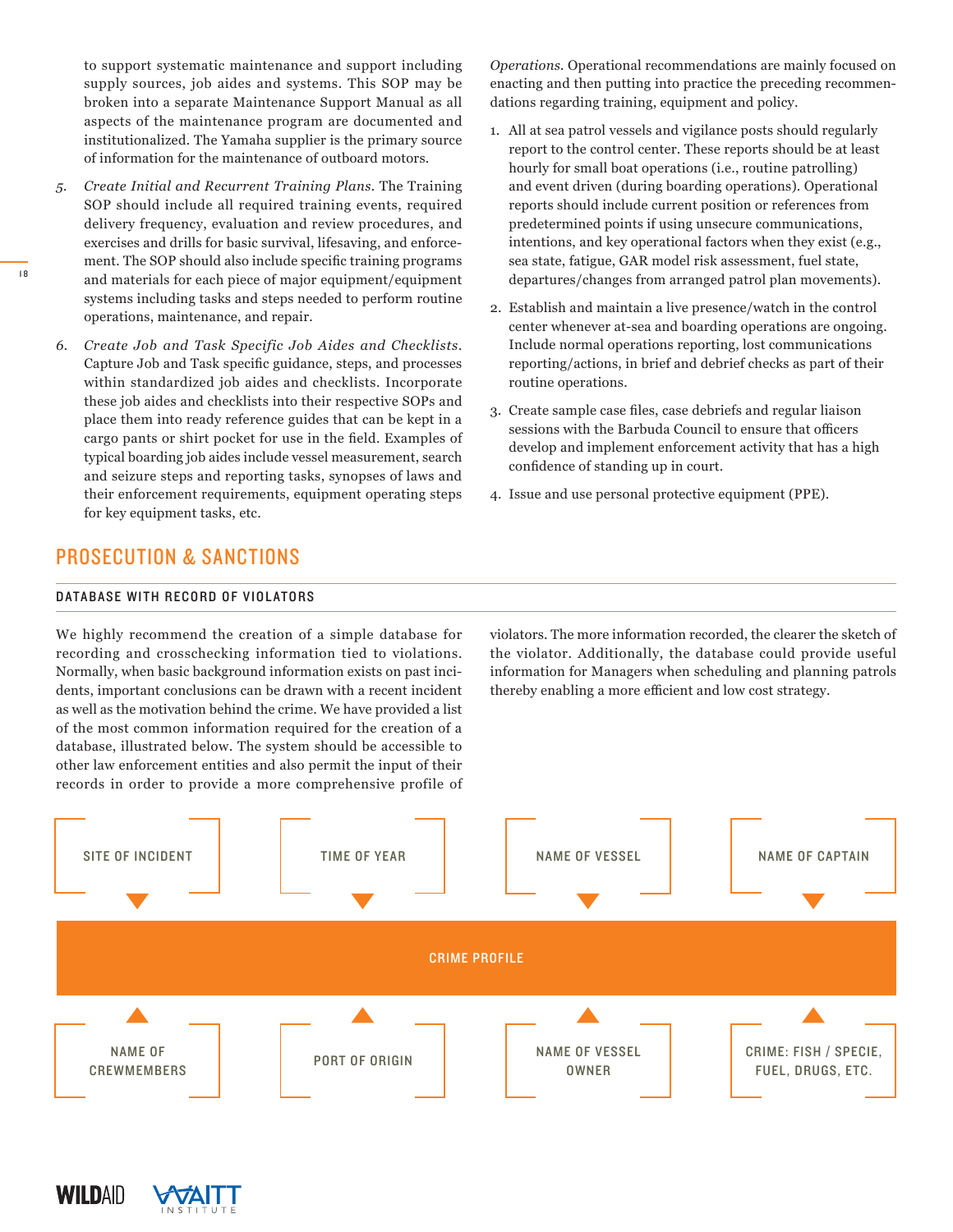

### FINAL SURVEILLANCE COVERAGE

In closing, we are confident that the enforcement program designed for Barbuda is practical, affordable and feasible to implement over a three-year timeframe. While it is the responsibility of each agency to implement activities according to their respective timelines, it would behoove them to develop their programs in tandem given their similar stage in development and the synergies afforded through cooperation. As illustrated in Figure 06, the final enforcement system design provides strategic sensor coverage to key fishing areas, sanctuaries and access ways. Our strategy combines the use of vigilance post, a robust VHF marine radio network with the strategic placement of buoys, and patrol vessels to provide a constant presence and fast response capacity throughout Barbuda's near shore waters. All CAPEX and OPEX decisions were made in consideration of a highly limited budget. More importantly, we have defined a blueprint of critical steps for the capacity building and professionalization of the officers, who truly are the core component of the Barbuda enforcement program.

*Figure No. 06. Final Surveillance Coverage with Zonification*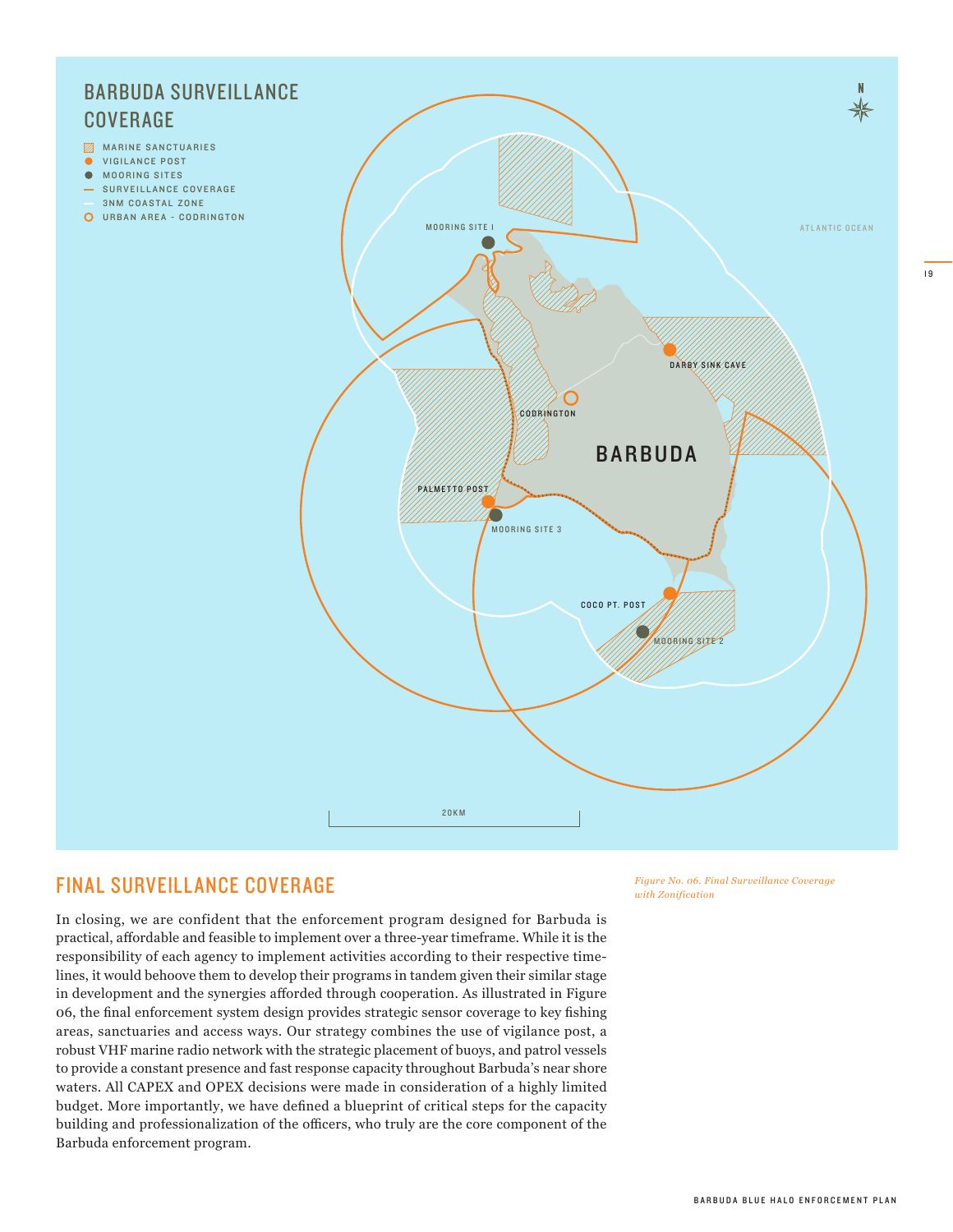# ANNEXES

2 0

### CASH FLOW SUMMARY - CODRINGTON LAGOON NATIONAL PARK

| <b>CAPEX: CLNP</b>                                       |           |           |           |           |           |
|----------------------------------------------------------|-----------|-----------|-----------|-----------|-----------|
| CONCEPT                                                  | YEAR I    | YEAR 2    | YEAR 3    | YEAR 4    | YEAR 5    |
| A. OUTLOOK POSTS & SHELTERS/OFFICES                      | \$0       | \$0       | \$0       | \$0       | \$0       |
| B. Electrical Works, Protection, Emergency Supply        | \$0       | \$0       | \$0       | \$0       | \$0       |
| C. Civil Works                                           | \$0       | \$0       | \$0       | \$0       | \$0       |
| D. Teleconmunications                                    | \$4,770   | \$0       | \$0       | \$0       | \$0       |
| E. Maritime Surveillance Display & Control System        | \$3,000   | \$0       | \$0       | \$0       | \$0       |
| F. Mooring Buoy System (for boats of up to 45 ft length) | \$13,350  | \$0       | \$0       | \$0       | \$0       |
| G. Boats & Accessories                                   |           |           |           |           |           |
| 28" Fiber Glass boat w/Canopy and command panel/seat     | \$0       | \$0       | \$0       | \$0       | \$0       |
| Accessories                                              | \$700     | \$o       | \$0       | \$0       | \$0       |
| <b>SUBTOTAL</b>                                          | \$21,820  | \$0\$     | \$0       | \$0       | \$0       |
| <b>OPEX: CLNP</b>                                        |           |           |           |           |           |
| Fixed Asstes Maintenance & Repair                        | \$0       | \$1,091   | \$1,124   | \$1,157   | \$1,192   |
| <b>Expendable Expenses</b>                               | \$12,758  | \$5,912   | \$5,912   | \$12,758  | \$5,912   |
| Staffing                                                 | \$119,500 | \$123,085 | \$126,778 | \$130,581 | \$134,498 |
| <b>Fuel Costs</b>                                        | \$17,529  | \$18,055  | \$18,596  | \$19,154  | \$19,729  |
| Utilities (electricity, telephone)                       | \$1,000   | \$1,030   | \$1,061   | \$1,093   | \$1,126   |
| Stationary, copies, office supplies                      | \$500     | \$515     | \$530     | \$546     | \$563     |
| Insurance (3% assets value)                              | \$655     | \$674     | \$694     | \$715     | \$737     |
| <b>SUBTOTAL</b>                                          | \$151,942 | \$150.362 | \$154,695 | \$166.005 | \$163,756 |

### CASH FLOW SUMMAY - FISHERIES

| <b>CAPEX: FISHERIES</b>                                  |           |                   |                   |        |        |  |  |  |
|----------------------------------------------------------|-----------|-------------------|-------------------|--------|--------|--|--|--|
| CONCEPT                                                  | YEAR I    | YEAR <sub>2</sub> | YEAR <sub>3</sub> | YEAR 4 | YEAR 5 |  |  |  |
| A. Outlook Posts & Shelters/Offices                      | \$41,000  | \$0               | \$0               | \$0    | \$0    |  |  |  |
| B. Electrical Works, Protection, Emergency Supply        | \$7,700   | \$0               | \$0               | \$0    | \$0    |  |  |  |
| C. Civil Works                                           | \$2,000   | \$0               | \$0               | \$0    | \$0    |  |  |  |
| D. Teleconmunications                                    | \$5,890   | \$0               | \$0               | \$0    | \$0    |  |  |  |
| E. Maritime Surveillance Display & Control System        | \$3,000   | \$0               | \$0               | \$0    | \$0    |  |  |  |
| F. Mooring Buoy System (for boats of up to 45 ft length) | \$28,950  | \$0               | \$0               | \$0    | \$0    |  |  |  |
| G. Boats & Accessories                                   |           |                   |                   |        |        |  |  |  |
| 28" Fiber Glass boat w/Canopy and command panel/seat     | \$24,500  | \$0               | \$0               | \$0    | \$0    |  |  |  |
| Accessories                                              | \$29,300  | \$0               | \$0               | \$0    | \$0    |  |  |  |
| <b>SUBTOTAL</b>                                          | \$142,340 | \$0               | \$0               | \$0    | \$0    |  |  |  |

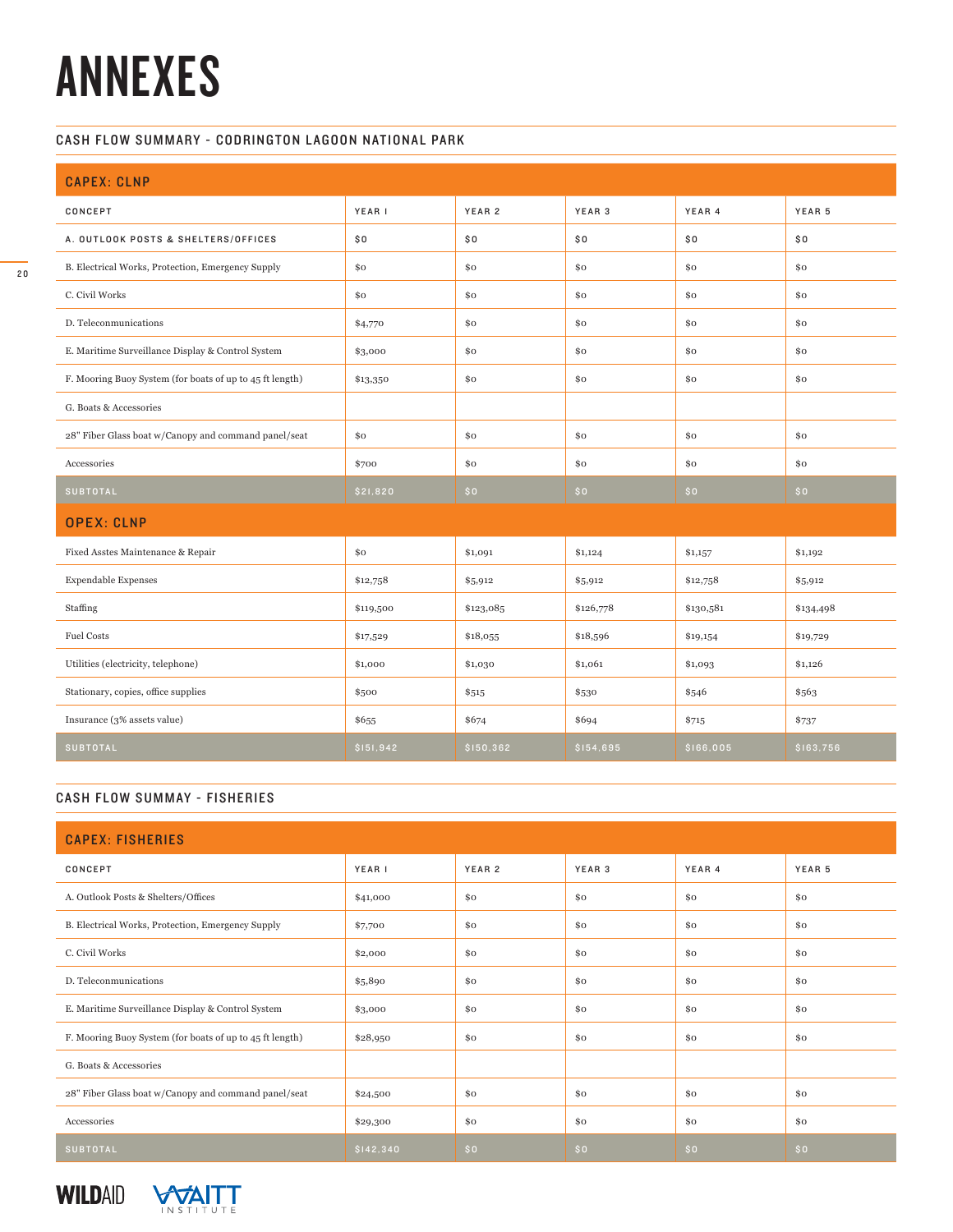| <b>OPEX: FISHERIES</b>              |           |           |           |           |           |  |  |  |
|-------------------------------------|-----------|-----------|-----------|-----------|-----------|--|--|--|
| Fixed Asstes Maintenance & Repair   | \$0       | \$2,749   | \$2,832   | \$2,917   | \$3,004   |  |  |  |
| <b>Expendable Expenses</b>          | \$18,167  | \$6,096   | \$6,096   | \$18,167  | \$6,096   |  |  |  |
| Staffing                            | \$213,500 | \$219,905 | \$226,502 | \$233,297 | \$240,296 |  |  |  |
| Fuel Costs                          | \$32,866  | \$33,852  | \$34,868  | \$35,914  | \$36,992  |  |  |  |
| Utilities (electricity, telephone)  | \$2,000   | \$2,060   | \$2,122   | \$2,185   | \$2,251   |  |  |  |
| Stationary, copies, office supplies | \$1,000   | \$1,030   | \$1,061   | \$1,093   | \$1,126   |  |  |  |
| Insurance (3% assets value)         | \$4,270   | \$4,398   | \$4,530   | \$4,666   | \$4,806   |  |  |  |
| <b>SUBTOTAL</b>                     | \$271,804 | \$270,091 | \$278,011 | \$298,240 | \$294,570 |  |  |  |

### TOTAL CASH FLOW CAPEX & OPEX - CODRINGTON LAGOON NATIONAL PARK & FISHERIES

| \$420.453<br>\$432.706<br>\$587.906<br><b>EXPENSES TOTAL</b><br>\$464.245 | \$458,327 |
|---------------------------------------------------------------------------|-----------|

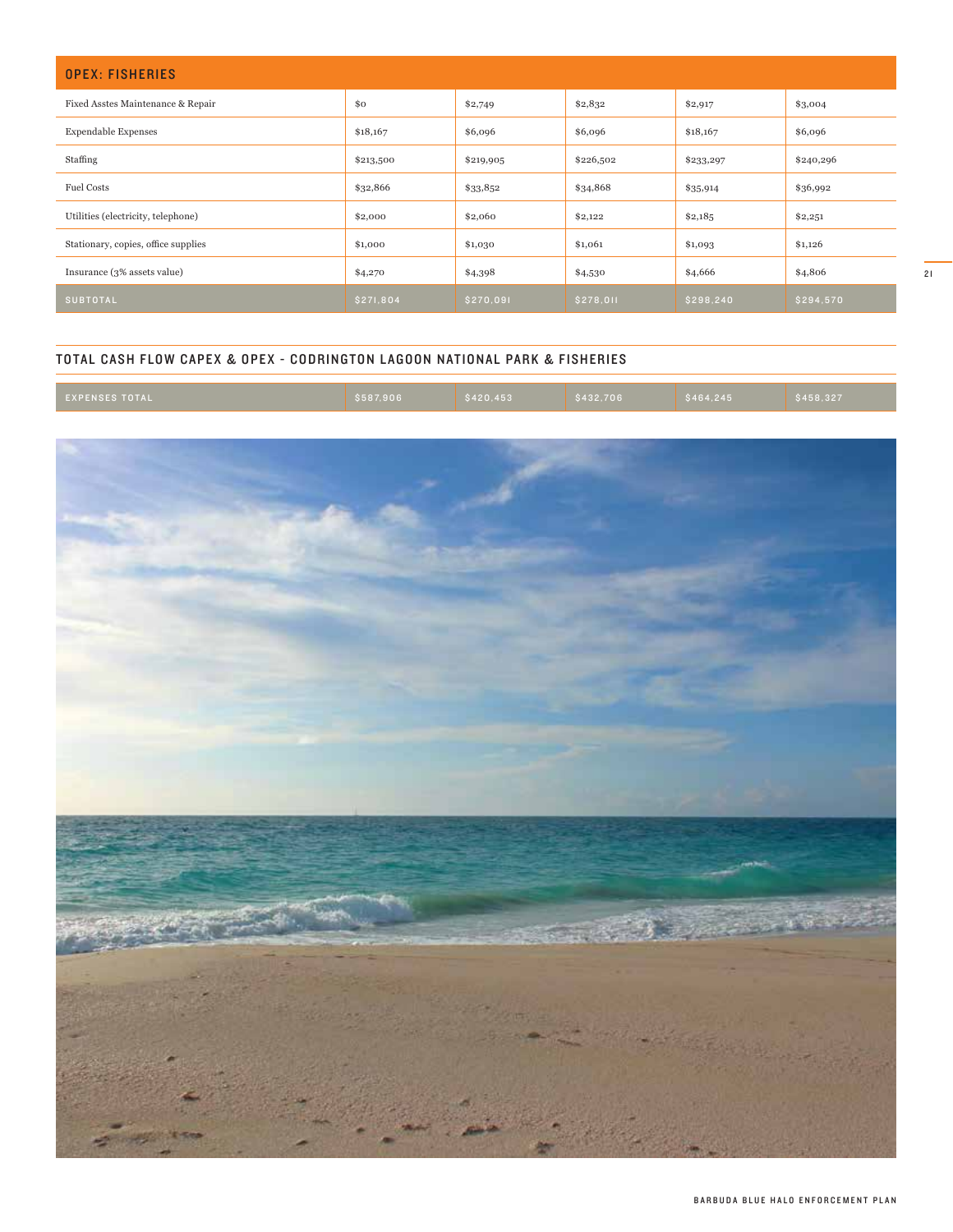### SURVEILLANCE SYSTEM CAPITAL EXPENSES (CAPEX)

| <b>ITEM</b>      | <b>COMPONENTS</b>                                                                                 | <b>COST</b><br>(INSTALLED) | <b>CLNP</b>  | <b>FISHERIES</b> | <b>TOTAL</b> | <b>CLNP</b> | <b>FISHERIES</b> | <b>TOTAL</b> |
|------------------|---------------------------------------------------------------------------------------------------|----------------------------|--------------|------------------|--------------|-------------|------------------|--------------|
|                  | A. OUTLOOK POSTS & SHELTERS/OFFICES                                                               |                            |              |                  |              | \$0\$       | \$41,000         | \$41,000     |
| 1.               | Self sustained/squared base<br>Tower, 5m (wooden struc-<br>ture w/canopy)                         | \$7,500                    | $\mathbf 0$  | $\,$ 3 $\,$      | \$22,500     | \$0         | \$22,500         |              |
| $1.1\,$          | Shelter (transportablepre<br>fabricated office w/toilette)<br>for docks control                   | \$7,000                    | $\mathbf 0$  | $\mathbf 2$      | \$14,000     | \$0         | \$14,000         |              |
| 2.               | Tower area arrangements<br>and foundings                                                          | \$1,500                    | $\mathbf{o}$ | $\sqrt{3}$       | \$4,500      | \$0         | \$4,500          |              |
|                  | B. ELECTRICAL WORKS, PROTECTION, EMERGENCY SUPPLY                                                 |                            |              |                  |              | \$0         | \$7,700          | \$7,700      |
| 3.               | Direct Current (DC) Power<br>Supply                                                               |                            |              |                  |              |             |                  |              |
| 3.1              | 2KVA Deep cycle battery<br>bank w/4h supply capacity:<br>4x12V 100AH batteries                    | \$3,600                    | $\mathbf 0$  | $\,1\,$          | \$3,600      | \$0         | \$3,600          |              |
| $3.2\phantom{0}$ | 48VDC power supply with<br>charge control/battery<br>charger                                      | \$1,800                    | $\mathbf 0$  | $\,1\,$          | \$1,800      | \$0         | \$1,800          |              |
| 3.3              | Battery shelter (fiber glass)                                                                     | \$800                      | $\mathbf 0$  | $\,1\,$          | \$800        | \$0         | \$800            |              |
| 3.4              | Inverter (2KVA). Supplies<br>AC at control center<br>computers                                    | \$1,500                    | $\mathbf 0$  | $\,$ 1           | \$1,500      | \$0         | \$1,500          |              |
|                  | C. CIVIL WORKS                                                                                    |                            |              |                  |              | \$0\$       | \$2,000          | \$2,000      |
| 4.               | Control center modification<br>and refurbishings (worksta-<br>tions, electric outlets,<br>lights) | \$2,000                    | $\mathbf 0$  | $\,1\,$          | \$2,000      | \$0         | \$2,000          |              |
|                  | D. TELECONMUNICATIONS                                                                             |                            |              |                  |              | \$4,770     | \$5,890          | \$10,660     |
| $5-$             | 25W Marine VHFDSCD<br>Base Stations Radio w/3dB<br>Antenna installed on boats                     | \$1,600                    | $\,$ 2 $\,$  | $\,2\,$          | \$6,400      | \$3,200     | \$3,200          |              |
| 6.               | Marine VHF Base Radio<br>power supply                                                             | \$450                      | $1\,$        | $\mathbf 1$      | \$900        | \$450       | \$450            |              |
| 7.               | 1W5W Waterproof/<br>Floatable IPX7 portable<br>Marine VHFDSC D                                    | \$400                      | $\mathbf 2$  | $\overline{4}$   | \$2,400      | \$800       | \$1,600          |              |
| 8.               | Portable radios additional<br>batteries (long life).<br>Includes antenna and belt<br>clip/hanger  | \$85                       | $\mathbf 2$  | $\overline{4}$   | \$510        | \$170       | \$340            |              |
| 9.               | Portable radios battery<br>charger                                                                | \$75                       | $\mathbf 2$  | $\overline{4}$   | \$450        | \$150       | \$300            |              |
|                  | E. MARITIME SURVEILLANCE DISPLAY & CONTROL SYSTEM                                                 |                            |              |                  |              | \$3,000     | \$3,000          | \$6,000      |
| 10.              | Desktop Server                                                                                    | \$2,200                    | $\,1\,$      | $\,$ 1           | \$4,400      | \$2,200     | \$2,200          |              |
| 11.              | 23" monitors                                                                                      | \$400                      | $\mathbf 2$  | $\,2\,$          | \$1,600      | \$800       | \$800            |              |
|                  | F. MOORING BUOY SYSTEM (FOR BOATS OF UP TO 45 FT LENGTH)                                          |                            |              |                  |              | \$13,350    | \$28,950         | \$42,300     |
| $12. \,$         | Site Survey and selection.<br>Search and marking of final<br>points                               | \$3,250                    | $\,1\,$      | $\mathbf 2$      | \$9,750      | \$3,250     | \$6,500          |              |



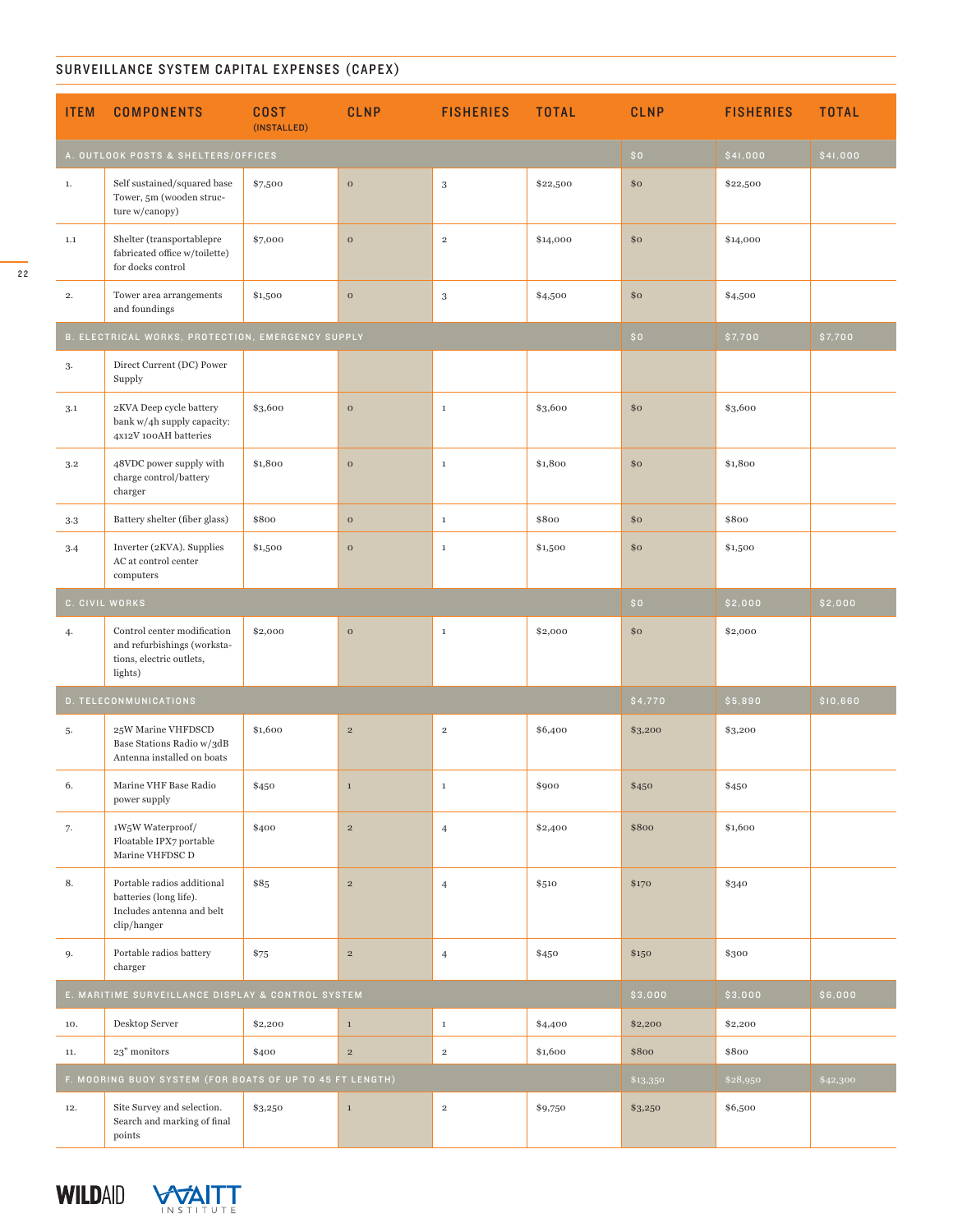| <b>ITEM</b> | <b>COMPONENTS</b>                                                             | <b>COST</b><br>(INSTALLED) | <b>CLNP</b>    | <b>FISHERIES</b> | <b>TOTAL</b> | <b>CLNP</b> | <b>FISHERIES</b> | <b>TOTAL</b> |
|-------------|-------------------------------------------------------------------------------|----------------------------|----------------|------------------|--------------|-------------|------------------|--------------|
| 13.         | Mooring Anchor: Helix<br>(12'), Halas or Manta<br>(depends on type of bottom) | \$750                      | $\mathbf 1$    | $\,2\,$          | \$2,250      | \$750       | \$1,500          |              |
| 14.         | DELTEX (De Lama) Cable.<br>Diam. 22mm, 100m.                                  | \$2,250                    | $\mathbf 0$    | $\,1\,$          | \$2,250      | \$0         | \$2,250          |              |
| 15.         | Connectors, Swivels, shack-<br>els (includes 1 spare pair for<br>each MPA)    | \$450                      | $\overline{a}$ | $\,$ 8 $\,$      | \$5,400      | \$1,800     | \$3,600          |              |
| 16.         | <b>Mooring Buoys</b>                                                          | \$750                      | $\,1\,$        | $\,2\,$          | \$2,250      | \$750       | \$1,500          |              |
| 17.         | Installation                                                                  | \$5,000                    | $1\,$          | $\,2\,$          | \$15,000     | \$5,000     | \$10,000         |              |
| 18.         | Drilling equipment &<br>Installation (Helix, Manta<br>or Halas). Rented       | \$1,800                    | $\mathbf 1$    | $\,2\,$          | \$5,400      | \$1,800     | \$3,600          |              |
|             | G. BOATS & ACCESSORIES                                                        |                            |                |                  |              | \$700       | \$53,800         | \$54,500     |
| 19.         | 28" Fiber Glass boat w/<br>Canopy and command<br>panel/seat                   | \$24,500                   | $\mathbf O$    | $\,1\,$          | \$24,500     | \$0         | \$24,500         |              |
| 20.         | 100 HP 4 Stroke O/B motor                                                     | \$11,500                   | $\mathbf{o}$   | $\,2\,$          | \$23,000     | \$0         | \$23,000         |              |
| 21.         | Twin Remote Control                                                           | \$1,700                    | $\mathbf 0$    | $\,1\,$          | \$1,700      | \$0         | \$1,700          |              |
| 22.         | Panel Switch                                                                  | \$800                      | $\mathbf 0$    | $1\,$            | \$800        | \$0         | \$800            |              |
| 23.         | Yamaha/Mercury<br>Diagnostic Computer Set<br>with PC                          | \$2,800                    | $\mathbf 0$    | $1\,$            | \$2,800      | \$0         | \$2,800          |              |
| 24.         | Yamaha compression<br>testers                                                 | \$500                      | $\mathbf 1$    | $1\,$            | \$1,000      | \$500       | \$500            |              |
| 25.         | Anchor                                                                        | \$200                      | $1\,$          | $\,$ 1 $\,$      | \$400        | \$200       | \$200            |              |
| 26.         | 5 Gal. Plastic Gas Tanks                                                      | \$150                      | $\mathbf{o}$   | $\,2\,$          | \$300        | \$0         | \$300            |              |
|             |                                                                               |                            |                |                  |              | \$21,820    | \$142,340        | \$164,160    |

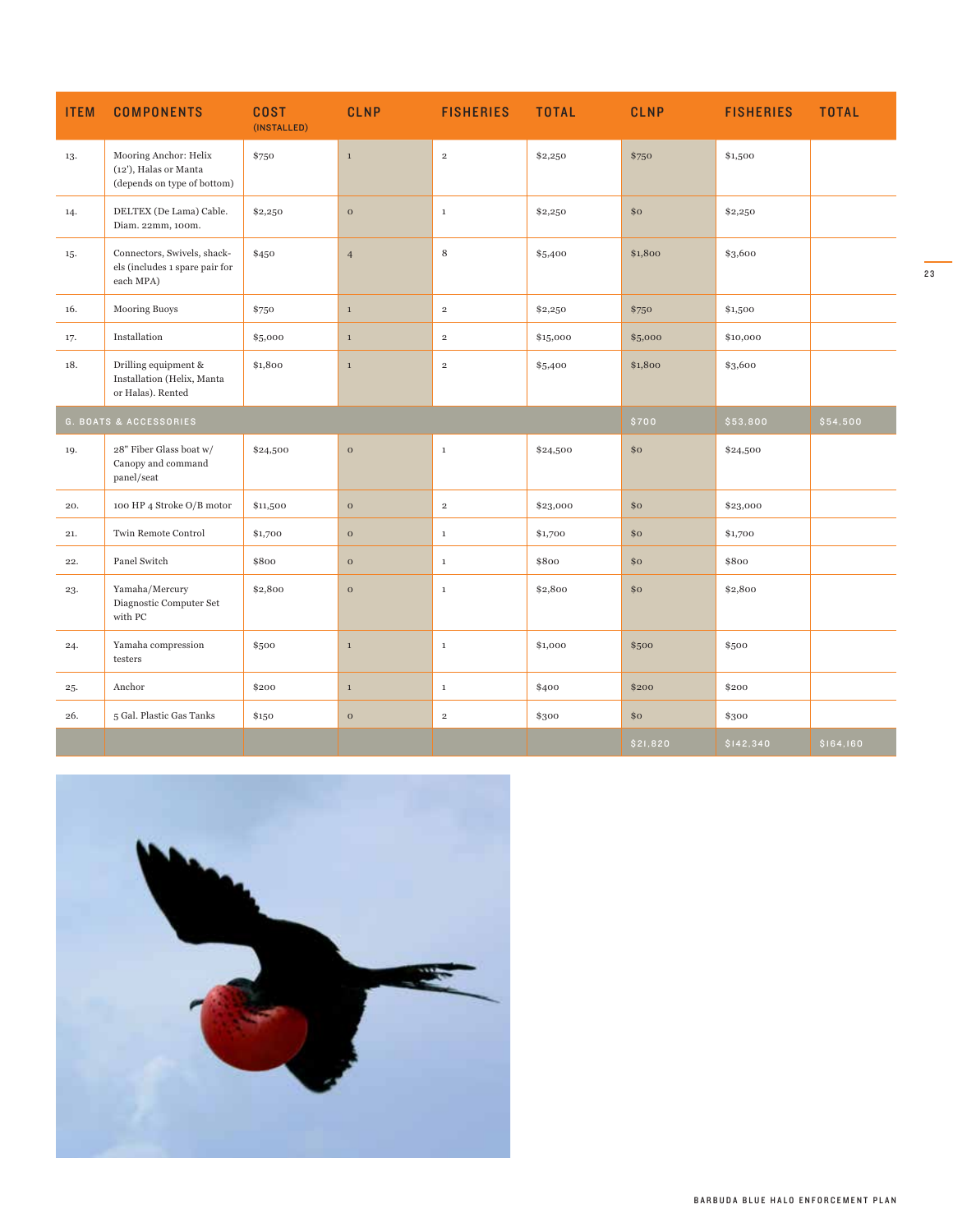### ITEMIZED CASH FLOW - CODRINGTON LAGOON NATIONAL PARK

| <b>I. CAPITAL EXPENSE</b>                                                  |                       |                |             |           |           |                |                |
|----------------------------------------------------------------------------|-----------------------|----------------|-------------|-----------|-----------|----------------|----------------|
| <b>ITEM</b>                                                                | <b>CAPEX TOTAL</b>    | Y0             | YI          | <b>Y2</b> | Y3        | Y4             | Y <sub>5</sub> |
| A. Outlook Posts & Shelters/Offices                                        | \$0                   | \$0            | \$0.00      | \$0       | \$0       | \$0            | \$0            |
| B. Electrical Works, Protection, Emergency Supply                          | \$0                   | \$o            | \$0.00      | \$0       | \$0       | \$0            | \$0            |
| C. Civil Works                                                             | \$0                   | \$0            | \$0.00      | \$0       | \$0       | \$0            | \$0            |
| D. Teleconmunications                                                      | \$4,770               | \$0            | \$4,770.00  | \$0       | \$0       | \$0            | \$0            |
| E. Maritime Surveillance Display & Control System                          | \$3,000               | \$0            | \$3,000.00  | \$0       | \$0       | \$0            | \$0            |
| F. Mooring Buoy System (for boats of up to 45 ft length)                   | \$13,350              | \$o            | \$13,350.00 | \$0       | \$0       | \$0            | \$0            |
| G. Boats & Accessories                                                     |                       | \$0            | \$0.00      | \$0       | \$0       | \$0            | \$0            |
| 28" Fiber Glass boat w/Canopy and command panel/seat                       | \$0                   | \$0            | \$0.00      | \$0       | \$0       | \$0            | \$0            |
| Accessories                                                                | \$700                 | \$0            | \$700       | \$0       | \$0       | \$0            | \$0            |
| 2. MAINTENANCE & REPAIR: 5% EST. RATE FOR FIXED ASSETS & 3% INFLATION RATE |                       |                |             |           |           |                |                |
| <b>ITEM</b>                                                                |                       | Y <sub>0</sub> | YI          | <b>Y2</b> | Y3        | Y <sub>4</sub> | Y <sub>5</sub> |
| <b>FIXED ASSTES MAINTENANCE &amp; REPAIR</b>                               | %                     |                | \$0         | \$1,091   | \$1,124   | \$1,157        | \$1.192        |
| A. Outlook Posts & Shelters/Offices                                        |                       | \$0            | \$0         | \$0       | \$0       | \$0            | \$0            |
| B. Electrical Works, Protection, Emergency Supply                          |                       | \$0            | \$0         | \$0       | \$o       | \$0            | \$0            |
| C. Civil Works                                                             |                       | \$0            | \$0         | \$0       | \$o       | \$0            | \$0            |
| D. Teleconmunications                                                      |                       | \$0            | \$0         | \$239     | \$246     | \$253          | \$261          |
| E. Maritime Surveillance Display & Control System                          |                       | \$0            | \$0         | \$150     | \$155     | \$159          | \$164          |
| F. Mooring Buoy System (for boats of up to 45 ft length)                   |                       | \$0            | \$0         | \$668     | \$688     | \$708          | \$729          |
| G. Boats & Accessories                                                     |                       |                |             |           |           |                |                |
| 28" Fiber Glass boat w/Canopy and command panel/seat                       |                       | \$0            | \$0         | \$0       | \$0       | \$0            | \$0            |
| Accessories                                                                |                       | \$0            | \$o         | \$35      | \$36      | \$37           | \$38           |
| <b>EXPENDABLE EXPENSES</b>                                                 |                       |                | \$12,758    | \$5,912   | \$5,912   | \$12,758       | \$5,912        |
| Boats Critical Spare Parts List                                            |                       | \$0            | \$5,912     | \$5,912   | \$5,912   | \$5,912        | \$5,912        |
| Boats Surveillance and Safety Equipment                                    |                       | \$0            | \$6,846     | \$0       | \$0       | \$6,846        | \$0            |
| 3. STAFFING                                                                |                       |                |             |           |           |                |                |
| <b>STAFFING</b>                                                            | <b>STAFFING NEEDS</b> | Y0             | YI          | Y2        | Y3        | Y4             | Y5             |
| TOTAL ANNUAL Staffing Expenses                                             | $\,$ 8 $\,$           | \$0            | \$119,500   | \$123,085 | \$126,778 | \$130,581      | \$134,498      |
|                                                                            |                       |                | \$119,500   | \$123,085 | \$126,778 | \$130,581      | \$134,498      |
| <b>4. FUEL SUPPLY</b>                                                      |                       |                |             |           |           |                |                |
| <b>FUEL COSTS</b>                                                          | GALLONS/YR            | Y <sub>0</sub> | YI          | Y2        | Y3        | Y4             | Y5             |
| Provision for 2x40HP 2-stroke O/B motors                                   | 2,864                 | \$0            | \$17,529    | \$18,055  | \$18,596  | \$19,154       | \$19,729       |

**WILDAID** 

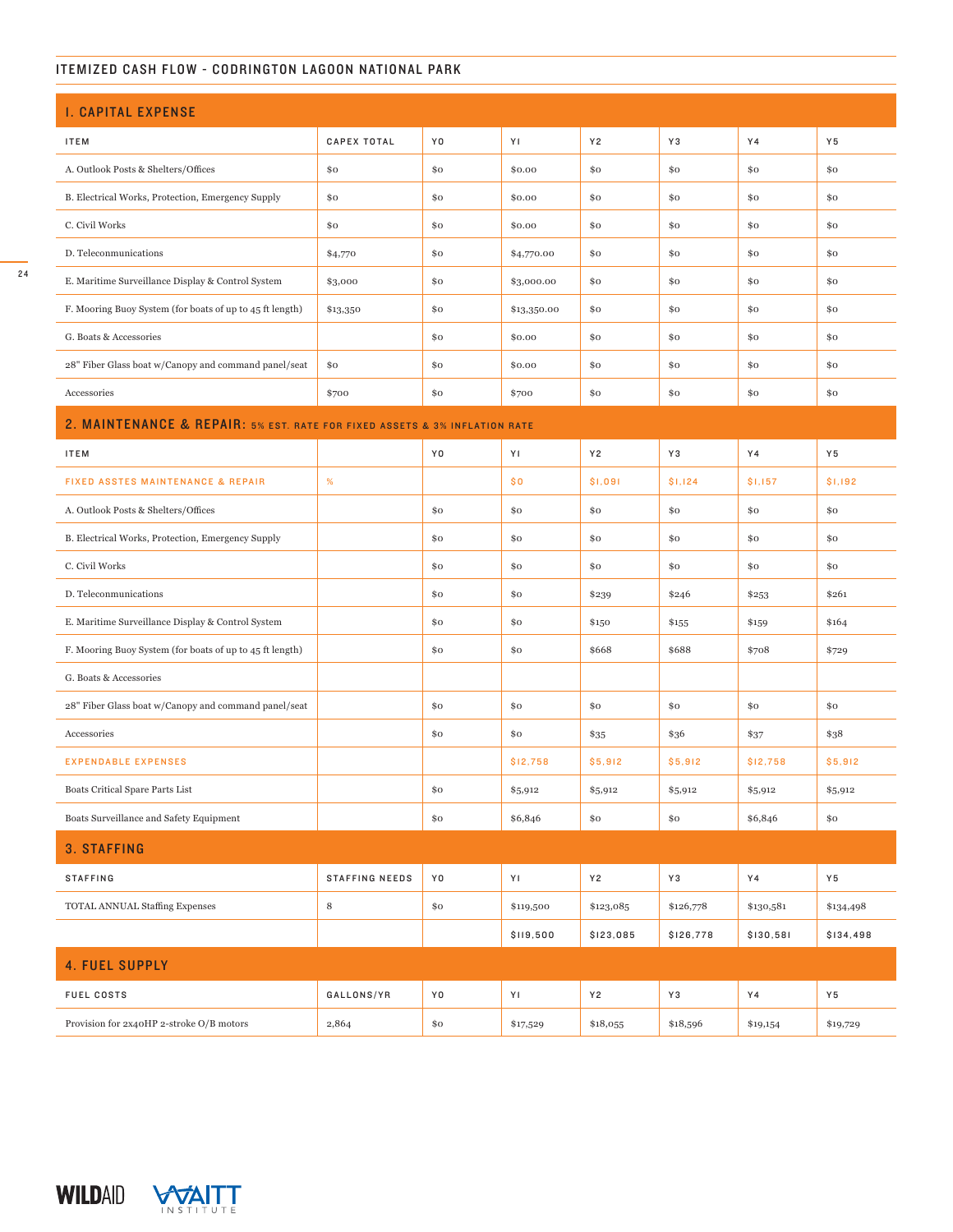### ITEMIZED CASHFLOW - FISHERIES

| <b>I. CAPITAL EXPENSE FLOW</b>                                             |                       |                |           |           |           |           |                |
|----------------------------------------------------------------------------|-----------------------|----------------|-----------|-----------|-----------|-----------|----------------|
| <b>ITEM</b>                                                                | <b>CAPEX TOTAL</b>    | Y <sub>0</sub> | YI        | <b>Y2</b> | Y3        | Y4        | Y5             |
| A. Outlook Posts & Shelters/Offices                                        | \$41,000              | \$0            | \$41,000  | \$0       | \$0       | \$0       | \$0            |
| B. Electrical Works, Protection, Emergency Supply                          | \$7,700               | \$0            | \$7,700   | \$0       | \$0       | \$0       | \$0            |
| C. Civil Works                                                             | \$2,000               | \$0            | \$2,000   | \$0       | \$0       | \$0       | \$0            |
| D. Teleconmunications                                                      | \$5,890               | \$0            | \$5,890   | \$0       | \$0       | \$0       | \$0            |
| E. Maritime Surveillance Display & Control System                          | \$3,000               | \$0            | \$3,000   | \$0       | \$0       | \$0       | \$0            |
| F. Mooring Buoy System (for boats of up to 45 ft length)                   | \$28,950              | \$0            | \$28,950  | \$0       | \$0       | \$0       | \$0            |
| G. Boats & Accessories                                                     |                       |                |           |           |           |           |                |
| 28" Fiber Glass boat w/Canopy and command panel/seat                       | \$24,500              | \$0            | \$24,500  | \$0       | \$0       | \$0       | \$0            |
| Accessories                                                                | \$29,300              | \$0            | \$29,300  | \$0       | \$0       | \$0       | \$0            |
| 2. MAINTENANCE & REPAIR: 5% EST. RATE FOR FIXED ASSETS & 3% INFLATION RATE |                       |                |           |           |           |           |                |
| <b>ITEM</b>                                                                |                       | Y <sub>0</sub> | YI        | <b>Y2</b> | Y3        | Y4        | Y <sub>5</sub> |
| Fixed Asstes Maintenance & Repair                                          |                       | \$0            | \$0       | \$2,749   | \$2,832   | \$2,917   | \$3,004        |
| A. Outlook Posts & Shelters/Offices                                        |                       | \$0            | \$0       | \$0       | \$0       | \$0       | \$0            |
| B. Electrical Works, Protection, Emergency Supply                          |                       | \$0            | \$0       | \$0       | \$0       | \$0       | \$0            |
| C. Civil Works                                                             |                       | \$0            | \$0       | \$0       | \$0       | \$0       | \$0            |
| D. Teleconmunications                                                      |                       | \$0            | \$0       | \$176.70  | \$182     | \$187     | \$193          |
| E. Maritime Surveillance Display & Control System                          |                       | \$0            | \$0       | \$90.00   | \$93      | \$95      | \$98           |
| F. Mooring Buoy System (for boats of up to 45 ft length)                   |                       | \$0            | \$0       | \$868.50  | \$895     | \$921     | \$949          |
| G. Boats & Accessories                                                     |                       | \$0            | \$0       | \$0.00    | \$0       | \$0       | \$0            |
| 28" Fiber Glass boat w/Canopy and command panel/seat                       |                       | \$0            | \$0       | \$735.00  | \$757     | \$780     | \$803          |
| Accessories                                                                |                       | \$0            | \$0       | \$879.00  | \$905     | \$933     | \$961          |
| <b>Expendable Expenses</b>                                                 |                       |                | \$18,167  | \$6,096   | \$6,096   | \$18,167  | \$6,096        |
| Boats Critical Spare Parts List                                            |                       |                | \$6,096   | \$6,096   | \$6,096   | \$6,096   | \$6,096        |
| Boats Surveillance and Safety Equipment                                    |                       |                | \$12,071  | \$0       | \$0       | \$12,071  | \$0            |
| 3. STAFFING                                                                |                       |                |           |           |           |           |                |
| <b>ITEM</b>                                                                | <b>STAFFING NEEDS</b> | Y <sub>0</sub> | YI        | <b>Y2</b> | Y3        | Y4        | Y <sub>5</sub> |
| Staffing                                                                   | 16                    | $\rm _O$       | \$213,500 | \$219,905 | \$226,502 | \$233,297 | \$240,296      |
|                                                                            |                       |                | \$213,500 | \$219,905 | \$226,502 | \$233,297 | \$240,296      |
| <b>4. FUEL SUPPLY</b>                                                      |                       |                |           |           |           |           |                |
| <b>ITEM</b>                                                                | GALLONS/YR            | Y <sub>0</sub> | YI        | Y2        | Y3        | Y4        | Y5             |
| Provision for 2x100HP 4-stroke O/B motors                                  | 5,370                 | \$0            | \$32,866  | \$33,852  | \$34,868  | \$35,914  | \$36,992       |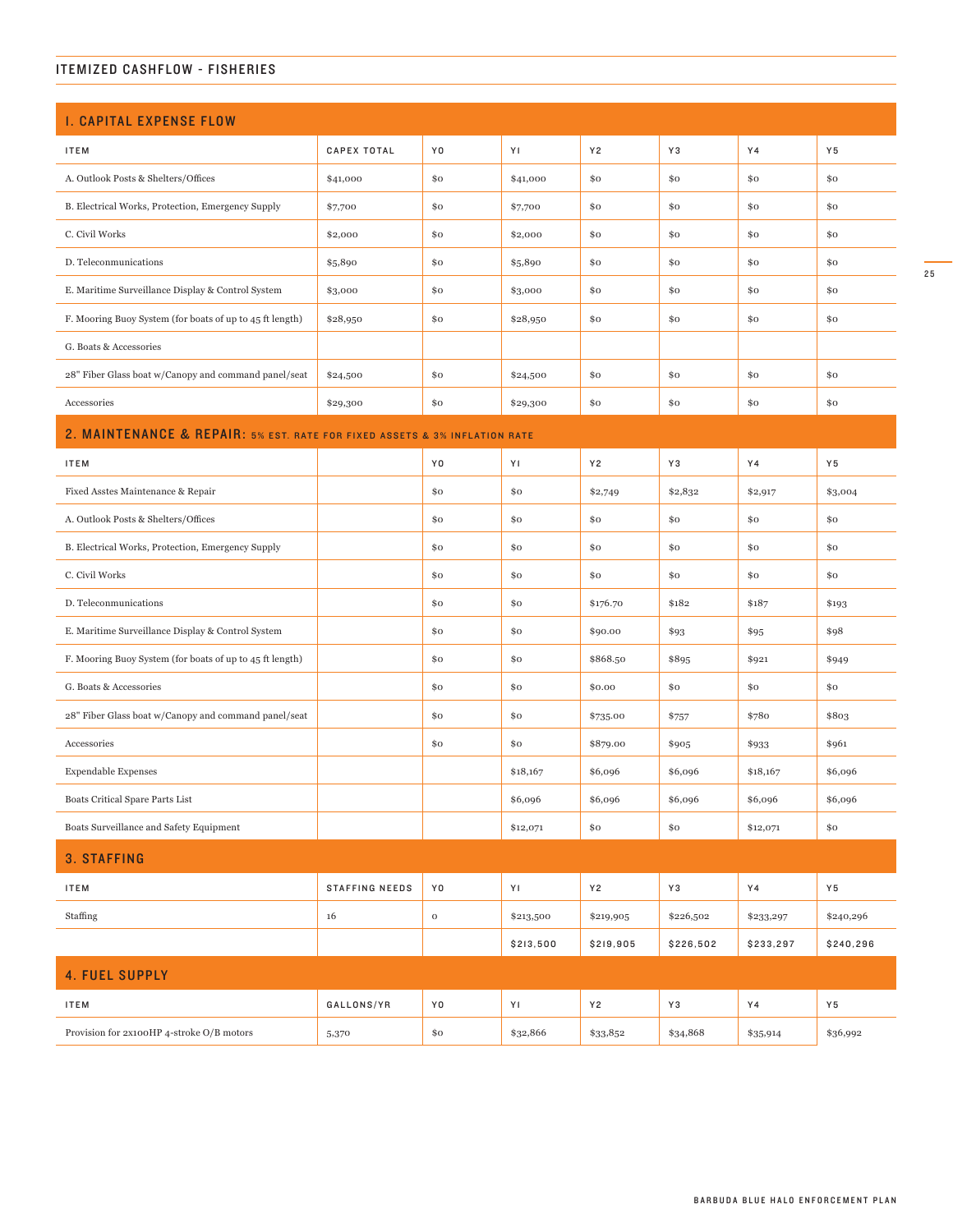### STAFFING

| <b>HUMAN RESOURCES</b>                                                              |                 |              |                  |  |  |  |  |  |
|-------------------------------------------------------------------------------------|-----------------|--------------|------------------|--|--|--|--|--|
| <b>POSITION</b>                                                                     | YEARLY PAY US\$ | CLNP         | <b>FISHERIES</b> |  |  |  |  |  |
| Director                                                                            | \$21,500        | $\mathbf{1}$ | 1                |  |  |  |  |  |
| Fisheries Oficer / Environmental Officer (perform also as<br>Control Ctr Operators) | \$18,000        | $\mathbf{1}$ | 1                |  |  |  |  |  |
| Fisheries Assistants: Inspectors                                                    | \$12,500        | $\sqrt{2}$   | $\overline{4}$   |  |  |  |  |  |
| Boat Crew (fisheries assistants and park assistants)                                | \$12,500        | $\sqrt{2}$   | $\overline{4}$   |  |  |  |  |  |
| Fisheries Assistants: Outlooks                                                      | \$11,000        | $\mathbf{o}$ | $\overline{4}$   |  |  |  |  |  |
| Control Center Operators (Fisheries Officer and Envmt<br>Officer)                   | \$14,000        | $\mathbf{1}$ | <sup>1</sup>     |  |  |  |  |  |
| Outreach specialists                                                                | \$16,000        | 1            | 1                |  |  |  |  |  |
| TOTAL ANNUAL STAFFING EXPENSES                                                      |                 | \$119,500    | \$213,500        |  |  |  |  |  |

### TRAINING

| <b>CONCEPT</b>                                                                                                                             | <b>DIRECTOR</b> | <b>CONTROL CTR.</b><br><b>OPERATORS</b> | <b>PARK WARDENS</b> | <b>FISHERIES</b><br><b>OFFICERS</b> |
|--------------------------------------------------------------------------------------------------------------------------------------------|-----------------|-----------------------------------------|---------------------|-------------------------------------|
| Environmental/Fisheries basic course/training                                                                                              |                 |                                         |                     |                                     |
| Environmental and Fisheries regulations review - Duties of<br>Park rangers & Fisheries officers                                            | $\mathbf X$     | $\mathbf X$                             | $\mathbf X$         | $\mathbf X$                         |
| Basic IMO safety course: First Aid, fire fighting, survival<br>at sea                                                                      | X               | X                                       | X                   | X                                   |
| Marine Coastal Enforcement Operations:                                                                                                     |                 |                                         |                     |                                     |
| MPA Eco System description                                                                                                                 | X               | $\mathbf X$                             | X                   | $\mathbf X$                         |
| Nautical Chart reading and pilotage (coastal navigation)                                                                                   | $\mathbf X$     | $\mathbf X$                             | $\mathbf X$         | $\mathbf X$                         |
| VHF radio operation                                                                                                                        | X               | X                                       | X                   | X                                   |
| GPS operation                                                                                                                              | X               | X                                       | X                   | X                                   |
| Surveillance: Binoculars and night vision devices. Concepts &<br>practice                                                                  | $\mathbf X$     |                                         | $\mathbf X$         | $\mathbf X$                         |
| Operations planning procedures                                                                                                             | $\mathbf X$     | $\mathbf X$                             |                     |                                     |
| Operations execution procedures (Control center/boats/<br>posts): reporting, log books, formats (patrol accomplished,<br>detentioin, etc.) | $\mathbf X$     | $\mathbf X$                             | $\mathbf X$         | $\mathbf X$                         |
| Boarding procedures & CSI                                                                                                                  | $\mathbf X$     |                                         | $\mathbf X$         | $\mathbf X$                         |
| <b>Inter-Agencies Operational Procedures</b>                                                                                               | $\mathbf X$     | $\mathbf X$                             |                     |                                     |
| Outboard motors basic maintenance                                                                                                          |                 |                                         | X                   | X                                   |
| <b>Legal Procedures</b>                                                                                                                    |                 |                                         |                     |                                     |
| Offences & Penalties review (Park and Fisheries)                                                                                           | X               | X                                       | X                   | X                                   |
| Delivering notice of offences and violations                                                                                               | $\mathbf X$     |                                         | $\mathbf X$         | $\mathbf X$                         |
| Report wrinting: Reporting fomats, related procedures                                                                                      | $\mathbf X$     |                                         | $\mathbf X$         | $\mathbf X$                         |
| Enforcement logs: Daily records, monthly reports                                                                                           | $\mathbf X$     | X                                       | X                   | X                                   |
| Legal Proceedings: a.) State Attorney b.) Attorney General                                                                                 | X               | $\mathbf X$                             | X                   | X                                   |



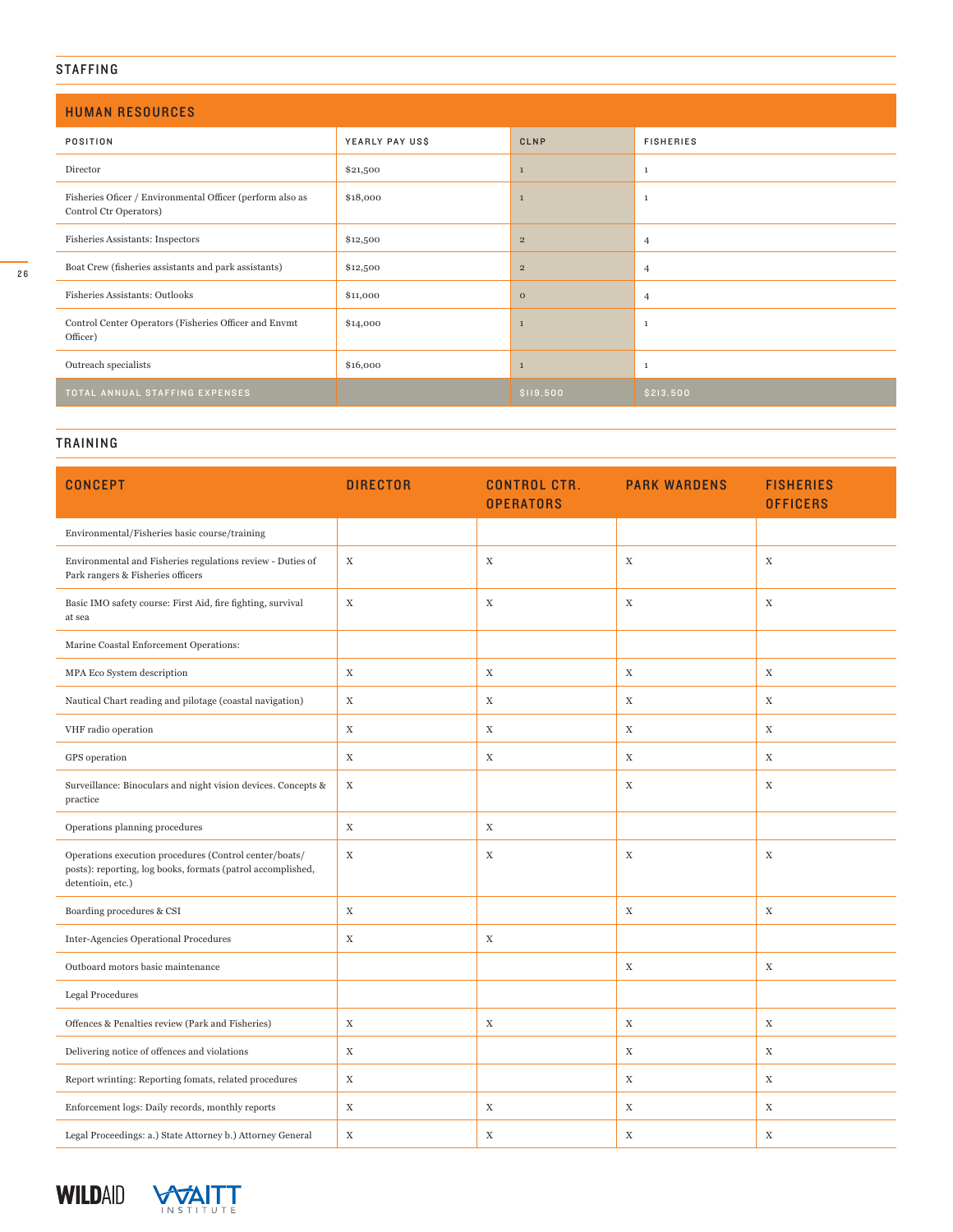### FUEL CONSUMPTION

| 4 stroke O/B demand | 0.443 | pounds/h/HP W.O.T (WOT = Wide Open Throttle). From<br>YAMAHA web site |
|---------------------|-------|-----------------------------------------------------------------------|
| Specific Gravity    | 0.713 | (Unleaded Gasoline)                                                   |
| Pounts/Gal          | 8.33  | Pounds p. Galón (referential value)                                   |
| Fuel Pounds/Gal     | 5.94  | Pounds per Gallon of fuel (given by specific gravity)                 |

| <b>TYPE OF FUEL</b> | <b>PVP/GAL \$</b> |
|---------------------|-------------------|
| Gasoline            | \$6.12            |
| Diesel              | \$6.45            |

| O/B MOTOR<br>TYPE (HP) | <b>MOTOR LOCAL</b><br>COST (MIN.) | <b>MOTOR LOCAL</b><br>COST (MAX.) | <b>WOT DEMAND</b><br>GAL/H. | WOT % | <b>MONTHLY</b><br><b>HOURS OF</b><br><b>OPERATION</b> | CONSUMP-<br>TION: GAL/<br><b>MONTH</b> | <b>NUMBER OF</b><br><b>MOTORS</b> | <b>TOTAL FUEL</b><br><b>CONSUMP-</b><br>TION P. MO. |
|------------------------|-----------------------------------|-----------------------------------|-----------------------------|-------|-------------------------------------------------------|----------------------------------------|-----------------------------------|-----------------------------------------------------|
| 40                     | \$7,500                           | \$8,000                           | 2.98                        | 50%   | 80                                                    | 119.34                                 | ∠                                 | 238.68                                              |
| 100                    | \$9,000                           | \$10,000                          | 7.46                        | 50%   | -60                                                   | 223.76                                 |                                   | 447.53                                              |

| <b>CHARACTERISTICS</b>  | <b>PARK BOAT</b> | <b>FISHERIES BOAT</b> |
|-------------------------|------------------|-----------------------|
| Length                  | 7.5 m.           | 8.5 m.                |
| Minimum Crew            | 3h.              | 3h.                   |
| <b>Economical Speed</b> | 10-12 Kt         | 10-12 Kt              |
| Maximum Speed (WOT)     | $>22$ Kt         | $>30$ Kt              |
| Endurance               | $4-5h$           | $7-8h$                |
| Propulsion              | 2 x 40 HP        | 2 x 100 HP            |

|                                        |              | <b>PARK BOAT</b> | <b>FISHERIES BOAT</b> |
|----------------------------------------|--------------|------------------|-----------------------|
| HOURS/MONTH<br>(RUNNING OPERATION)     | 140          | 80               | 60                    |
| <b>TOTAL GAL/</b><br>MONTH OF FUEL     | 686.21 Gal   | 238.68           | 447.53                |
| <b>TOTAL FUEL COST/</b><br>MONTH (USD) | \$4,199.61   | \$1,460.73       | \$2,738.87            |
| <b>TOTAL GAL/</b><br>YEAR OF FUEL      | 8,234.52 Gal | 2,864.18         | 5,370.34              |
| <b>TOTAL FUEL COST/</b><br>YEAR (USD)  | \$50,395.26  | \$17,528.79      | \$32,866.47           |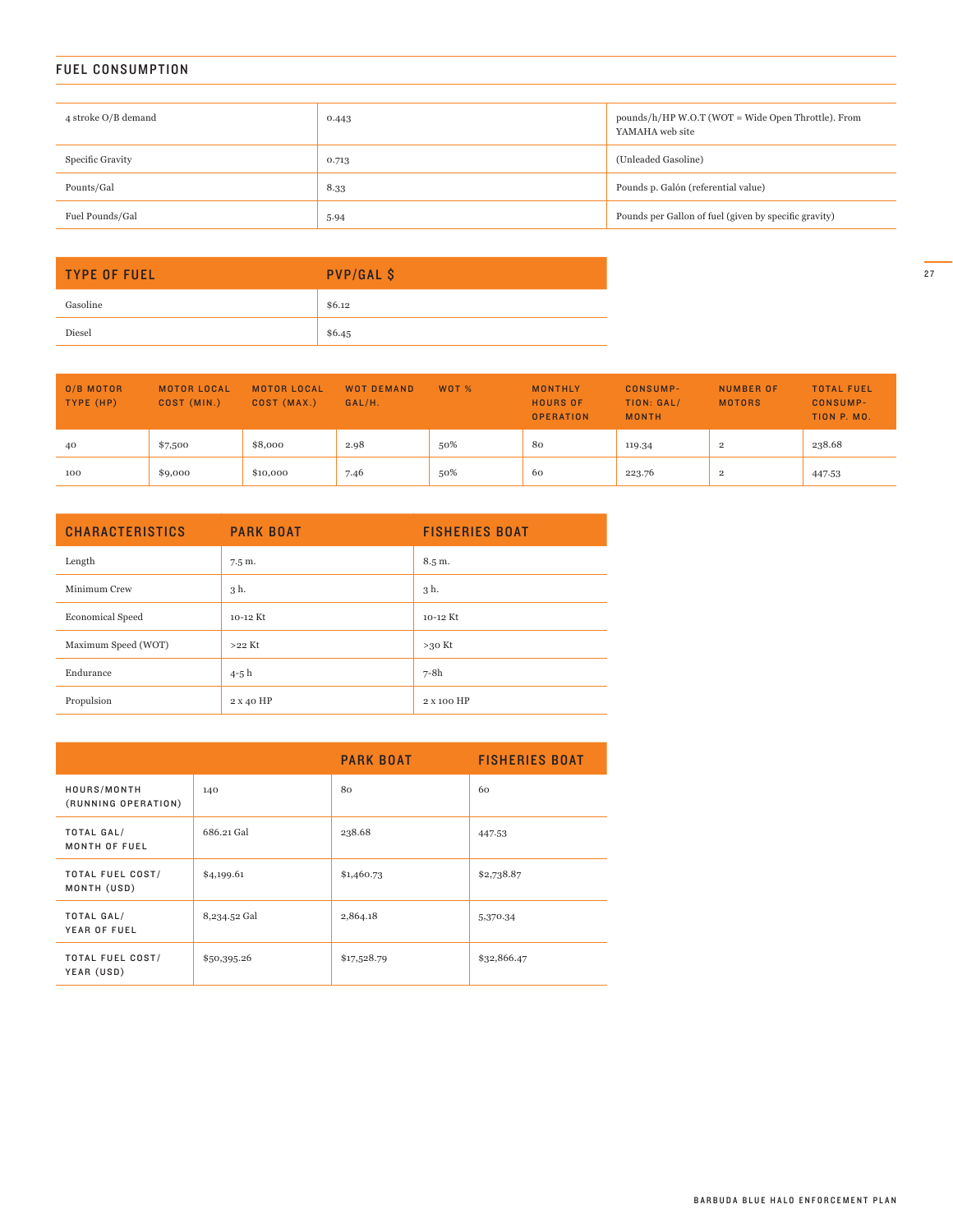### CRITICAL SPARE PARTS

| <b>ITEM</b>    | <b>QTY</b>     | <b>UNITS</b> | <b>SPARES AND MAINTENANCE EQUIPMENT</b>                                                                                                                                                                                                                                                                                                                                                                                      |  |
|----------------|----------------|--------------|------------------------------------------------------------------------------------------------------------------------------------------------------------------------------------------------------------------------------------------------------------------------------------------------------------------------------------------------------------------------------------------------------------------------------|--|
| 1.             | $\overline{2}$ | U.           | Propellers for 100HP                                                                                                                                                                                                                                                                                                                                                                                                         |  |
| 2.             | $\overline{2}$ | U.           | Propellers for 40HP                                                                                                                                                                                                                                                                                                                                                                                                          |  |
| 3              |                | Box          | Spark Plugs for 100HP and 40HP                                                                                                                                                                                                                                                                                                                                                                                               |  |
|                | 10             | U.           | Gas Fliters for 100HP O/B                                                                                                                                                                                                                                                                                                                                                                                                    |  |
| 5.             | 10             | U.           | Gas filters for 40HP O/B                                                                                                                                                                                                                                                                                                                                                                                                     |  |
| - 6.           |                | U.           | Batteries 12V 105Ah for 200HP and 85HP                                                                                                                                                                                                                                                                                                                                                                                       |  |
| 7.             |                | U.           | Remote Command Cables (Moorse)                                                                                                                                                                                                                                                                                                                                                                                               |  |
| 8.             | $\Omega$       | U.           | Panel Switch                                                                                                                                                                                                                                                                                                                                                                                                                 |  |
| $\overline{9}$ | $\overline{2}$ | U.           | Fuel rubber pumps                                                                                                                                                                                                                                                                                                                                                                                                            |  |
| 10.            | 10             | Tubes        | Grease                                                                                                                                                                                                                                                                                                                                                                                                                       |  |
| 11.            |                | U.           | Yamaha Tool Set                                                                                                                                                                                                                                                                                                                                                                                                              |  |
| 12.            |                | Set          | Critical Spare parts set (Per manufacturer) : Fuel pump Assembly, filter assembly, propeller shaft, ingnition coil, pulser coil, carburator<br>set, pistons set, ring set, crankshaft bearings, gasket kit, cross joints. Carburator repair kit, starting motor assembly, ignition coil assem-<br>bly, bearing set, starter relay assembly, gear reverse, gear fwd, pinion gear, bearing reverse gear, bearing fwd gear, etc |  |

2 8

### SAFETY EQUIPMENT (NOT FIXED ASSETS & REPLACED EVERY 3 YEARS)

| <b>ITEM</b> | <b>QTY</b>     | <b>UNITS</b> | <b>SPARES AND MAINTENANCE EQUIPMENT</b>                                              |  |
|-------------|----------------|--------------|--------------------------------------------------------------------------------------|--|
| 1.          | $\overline{2}$ | U.           | Marine Megaphone 25W with rechargeable batteries                                     |  |
| 2.          | $\mathbf{1}$   | U.           | Waterproof/Shockproof/Portable GPS                                                   |  |
| 3.          | $\overline{4}$ | U.           | First Aid Kit                                                                        |  |
| 4.          | 16             | U.           | PFD, Life saving Jacket (floatation) Yellow or Orange                                |  |
| 5.          | 5 <sup>5</sup> | U.           | Marine waterproof Binoculars 12X50 or up to 16X50                                    |  |
| 6.          | 3              | U.           | Marine waterproof portable night vision binoculars 5X Zoom                           |  |
| 7.          | 3              | U.           | LED Spot Lights. Portable, waterproof & w/Rechargeable batteries                     |  |
| 8.          | 6              | U.           | 14 MPixel Shockproof/Waterproof Digital Camera with Optical 5x Zoom and built in GPS |  |
| 9.          | 6              | U.           | Extra Batteries for Digital camera                                                   |  |
| 10.         | 6              | U.           | Digital Camera storage bag                                                           |  |
| 11.         | 6              | U.           | 32 GB SDHC Flash Memory Cards for cameras                                            |  |
| 12.         | 24             | U.           | Leatherman Multi Tool pliers                                                         |  |
| 13.         | 6              | U.           | Rechargeable, waterproof, floatable flashlights with battery backup                  |  |
| 14.         | 10             | U.           | Inflatable Vinyl Boat Fender (8" x 24", White)                                       |  |
| 15.         | $\mathbf{O}$   | U.           | Inflatable Vinyl Boat Fender (12" x 36"), White)                                     |  |
| 16.         | 6              | U.           | Coastal Locator Flares Kit                                                           |  |
| 17.         | 8              | U.           | Vernier Caliber - meter                                                              |  |
| 18.         | $\overline{a}$ | U.           | Pelican Case 1620. In flight suitcase size                                           |  |
| 19.         | $\overline{2}$ | U.           | Police lights                                                                        |  |

**WILDAID** 

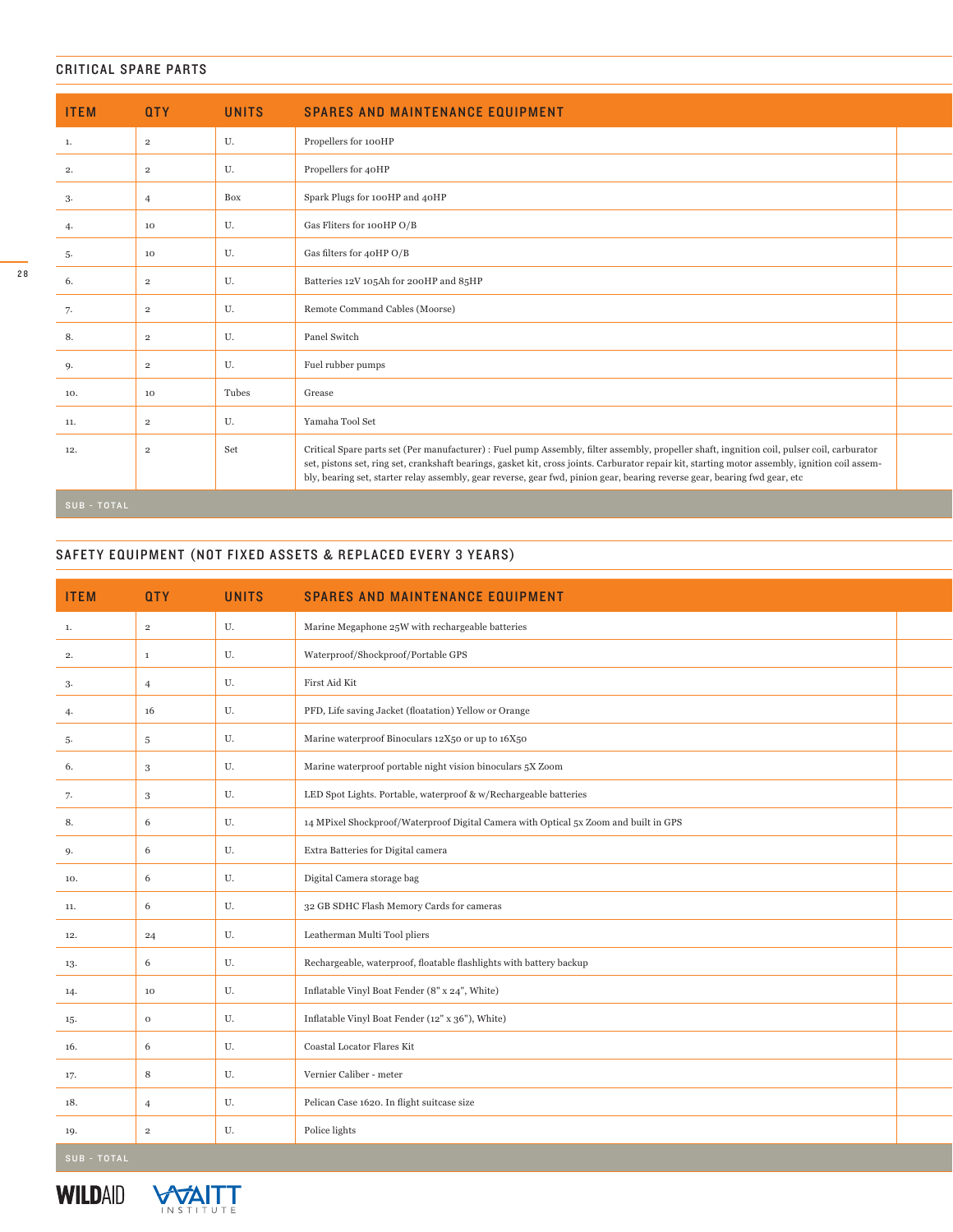| ESTIMATED LOCAL PRICE CLNP |                | <b>FISHERIES</b> | <b>TOTAL</b> | <b>CLNP</b> | <b>FISHERIES</b> |
|----------------------------|----------------|------------------|--------------|-------------|------------------|
| \$222.00                   | $\overline{0}$ | $\overline{2}$   | \$444.00     | \$0.00      | \$444.00         |
| \$130.00                   | $\overline{2}$ | $\overline{0}$   | \$260.00     | \$260.00    | \$0.00           |
| \$116.00                   | $\overline{2}$ | $\overline{2}$   | \$464.00     | \$232.00    | \$232.00         |
| \$15.00                    | $\mathbf{o}$   | 10               | \$150.00     | \$0.00      | \$150.00         |
| \$15.00                    | 10             | $\overline{O}$   | \$150.00     | \$150.00    | \$0.00           |
| \$225.00                   | $\mathbf{1}$   | $\mathbf{1}$     | \$450.00     | \$225.00    | \$225.00         |
| \$180.00                   | $\mathbf{1}$   | <sup>1</sup>     | \$360.00     | \$180.00    | \$180.00         |
| \$120.00                   | $\mathbf{1}$   | $\mathbf{1}$     | \$240.00     | \$120.00    | \$120.00         |
| \$15.00                    | $\mathbf{1}$   | <sup>1</sup>     | \$30.00      | \$15.00     | \$15.00          |
| \$18.00                    | $\overline{5}$ | 5                | \$180.00     | \$90.00     | \$90.00          |
| \$140.00                   | $\mathbf{1}$   | $\mathbf{1}$     | \$280.00     | \$140.00    | \$140.00         |
| \$4,500.00                 | $\mathbf{1}$   | $\mathbf{1}$     | \$9,000.00   | \$4,500.00  | \$4,500.00       |
|                            |                |                  |              |             |                  |
|                            |                |                  | \$12,008.0   | \$5,912.00  | \$6,096.00       |

| <b>ESTIMATED LOCAL PRICE</b> | <b>CLNP</b>     | <b>FISHERIES</b> | <b>TOTAL</b> | <b>CLNP</b> | <b>FISHERIES</b> |
|------------------------------|-----------------|------------------|--------------|-------------|------------------|
| \$60.35                      | $\mathbf{1}$    | 1                | \$120.69     | \$60.35     | \$60.35          |
| \$525.00                     | $\mathbf{O}$    | $\mathbf{1}$     | \$525.00     | \$0.00      | \$525.00         |
| \$25.00                      | $\overline{2}$  | $\overline{2}$   | \$100.00     | \$50.00     | \$50.00          |
| \$114.75                     | 8               | 8                | \$1,836.00   | \$918.00    | \$918.00         |
| \$300.00                     | $\overline{1}$  | $\overline{4}$   | \$1,500.00   | \$300.00    | \$1,200.00       |
| \$1,400.00                   | $\overline{1}$  | 2                | \$4,200.00   | \$1,400.00  | \$2,800.00       |
| \$190.00                     | $\mathbf{1}$    | 2                | \$570.00     | \$190.00    | \$380.00         |
| \$450.00                     | $\overline{2}$  | $\overline{4}$   | \$2,700.00   | \$900.00    | \$1,800.00       |
| \$23.00                      | $\overline{2}$  | $\overline{4}$   | \$138.00     | \$46.00     | \$92.00          |
| \$35.00                      | $\overline{2}$  | $\overline{4}$   | \$210.00     | \$70.00     | \$140.00         |
| \$52.00                      | $\overline{2}$  | 4                | \$312.00     | \$104.00    | \$208.00         |
| \$115.00                     | 8               | 16               | \$2,760.00   | \$920.00    | \$1,840.00       |
| \$35.00                      | $\overline{2}$  | $\overline{4}$   | \$210.00     | \$70.00     | \$140.00         |
| \$105.00                     | $5\overline{5}$ | $5\overline{)}$  | \$1,050.00   | \$525.00    | \$525.00         |
| \$135.00                     | $\overline{0}$  | $\overline{0}$   | \$0.00       | \$0.00      | \$0.00           |
| \$81.00                      | -3              | 3 <sup>1</sup>   | \$486.00     | \$243.00    | \$243.00         |
| \$25.00                      | $\overline{2}$  | 6                | \$200.00     | \$50.00     | \$150.00         |
| \$325.00                     | $\overline{2}$  | $\overline{2}$   | \$1,300.00   | \$650.00    | \$650.00         |
| \$350.00                     | $\mathbf{1}$    | 1                | \$700.00     | \$350.00    | \$350.00         |
|                              |                 |                  | \$18,917.7   | \$6,846.3   | \$12,071.3       |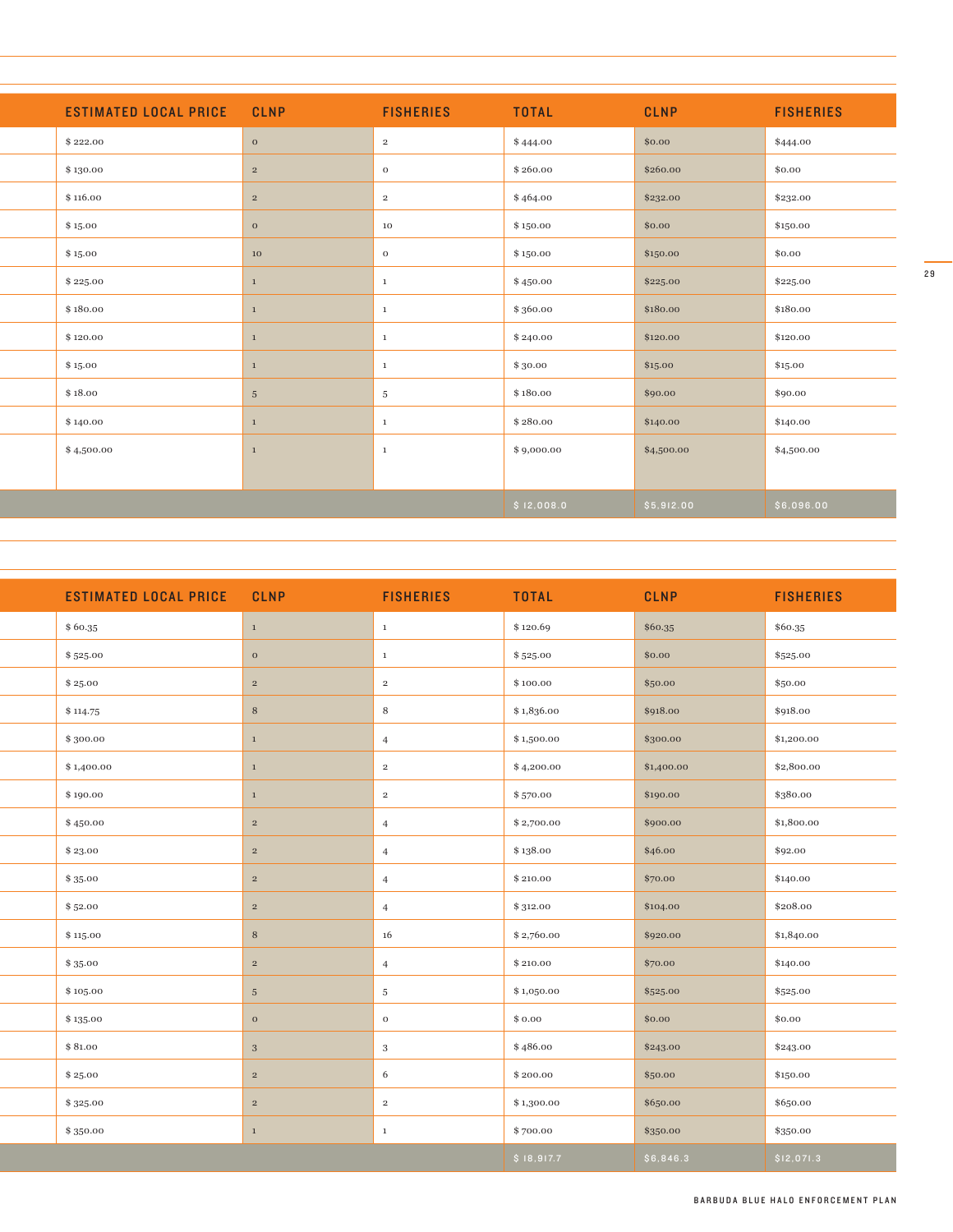### VHF RADIO SPECIFICATIONS

3 0

|                | <b>I. VHF RADIO NETWORK EQUIPMENT</b>          |                                                                                           |
|----------------|------------------------------------------------|-------------------------------------------------------------------------------------------|
| <b>ITEM</b>    | PARAMETER / SPECIFICATIONS                     | <b>DESCRIPTION</b>                                                                        |
| <sup>1</sup>   | Frequency Band                                 | Mobile Marine: 156.000 MHz - 162.025 MHz                                                  |
| $\overline{2}$ | Tx Power                                       | 25 W                                                                                      |
| 3              | DSC capacity                                   | DSC Class A                                                                               |
| $\overline{4}$ | Channel bandwidth                              | 12.5 kHz over all MM channels                                                             |
| 5              | GMDSS compliant                                | According to Palauan region. Audio/Visual alarm required                                  |
| 6              | Microphone/Loudspeaker                         | Hand microphone with PPT button type. External speaker (Wall/desk mounted<br>loudspeaker) |
| $\overline{7}$ | Operational Temperature Range                  | $0^{\circ}$ C to +55 $^{\circ}$ C                                                         |
| 8              | Power supply                                   | 12VDC                                                                                     |
| 9              | Ingress protection rating                      | IP-X6 or better                                                                           |
| 10             | Antenna:                                       |                                                                                           |
|                | Type                                           | Dipole, omnidirectional.                                                                  |
|                | Frequency Range                                | Mobile maritime range preferred. If not, maximum range would be 146.0 to 162.5 MHz        |
|                | Nominal Impedance                              | $50\Omega$                                                                                |
|                | Maximum input power rating                     | $>100W$                                                                                   |
|                | Gain                                           | 6 dB                                                                                      |
|                | Material                                       | Fiber glass or polyurethane lacque coated. Specific for open marine environments          |
|                | Quantity                                       | Two (2). One for VHF communications and the second for simultaneous DSC reception         |
| $\overline{2}$ | <b>EIVED MADINE VHE RASE RADIOS (ON ROATS)</b> |                                                                                           |

| 2. FIXED MARINE VHF BASE RADIOS (ON BOATS) |                            |                                                        |  |  |  |
|--------------------------------------------|----------------------------|--------------------------------------------------------|--|--|--|
| <b>ITEM</b>                                | PARAMETER / SPECIFICATIONS | <b>DESCRIPTION</b>                                     |  |  |  |
|                                            | Frequency Band             | Mobile Marine: 156.000 MHz - 162.025 MHz               |  |  |  |
| $\mathbf{2}$                               | Tx Power                   | 25 W                                                   |  |  |  |
| 3                                          | DSC capacity               | DSC Class D                                            |  |  |  |
|                                            | Channel bandwidth          | 12.5 kHz and 25kHz over all MM channels                |  |  |  |
|                                            | Microphone/Loudspeaker     | Hand microphone with PPT button type. Internal speaker |  |  |  |



**VIAITT** 

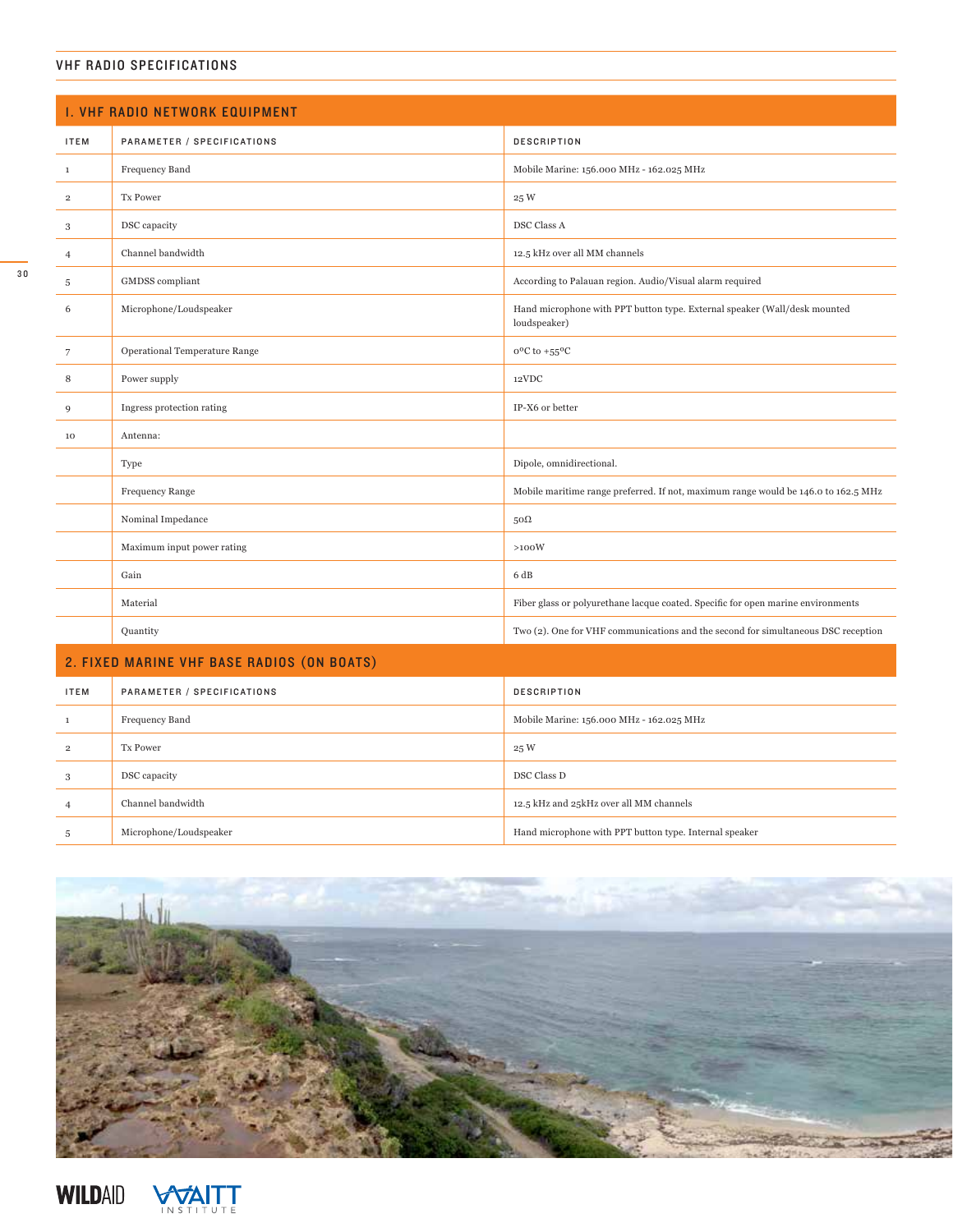| 6                                    | Operational Temperature Range | $0^{\circ}$ C to +55 $^{\circ}$ C                                                  |
|--------------------------------------|-------------------------------|------------------------------------------------------------------------------------|
| 7                                    | Power supply                  | 12VDC                                                                              |
| 8                                    | Ingress protection rating     | IP-X6 or better                                                                    |
| 9                                    | Antenna:                      | $\overline{\phantom{a}}$                                                           |
|                                      | Type                          | Dipole, omnidirectional.                                                           |
|                                      | Frequency Range               | Mobile maritime range preferred. If not, maximum range would be 146.0 to 162.5 MHz |
|                                      | Nominal Impedance             | $50\Omega$                                                                         |
|                                      | Maximum input power rating    | $>100W$                                                                            |
|                                      | Gain                          | 3 dB                                                                               |
|                                      | Material                      | Fiber glass or polyurethane lacque coated. Specific for open marine environments   |
|                                      | Quantity                      | One                                                                                |
| <b>3. HANDHELD MARINE VHF RADIOS</b> |                               |                                                                                    |
|                                      |                               |                                                                                    |
| <b>ITEM</b>                          | PARAMETER / SPECIFICATIONS    | <b>DESCRIPTION</b>                                                                 |
| $\mathbf{1}$                         | Frequency Band                | Mobile Marine: 156.025 MHz - 162.025 MHz                                           |
| $\overline{2}$                       | Tx Power                      | High and Low positions with maximum 5W output                                      |
| 3                                    | <b>Battery</b> life           | $\geq 8$ hours operation at low power                                              |
| $\overline{4}$                       | DSC capacity                  | DSC Class D                                                                        |
| 5                                    | Channel bandwidth             | 12.5 kHz and 25kHz over all MM channels                                            |
| 6                                    | Microphone/Loudspeaker        | Both internal                                                                      |
| 7                                    | Operational Temperature Range | $0^{\circ}$ C to +55 $^{\circ}$ C                                                  |
| 8                                    | Power supply                  | Internal long life Battery                                                         |
| 9                                    | Ingress protection rating     | IP-X7 with floating capacity                                                       |